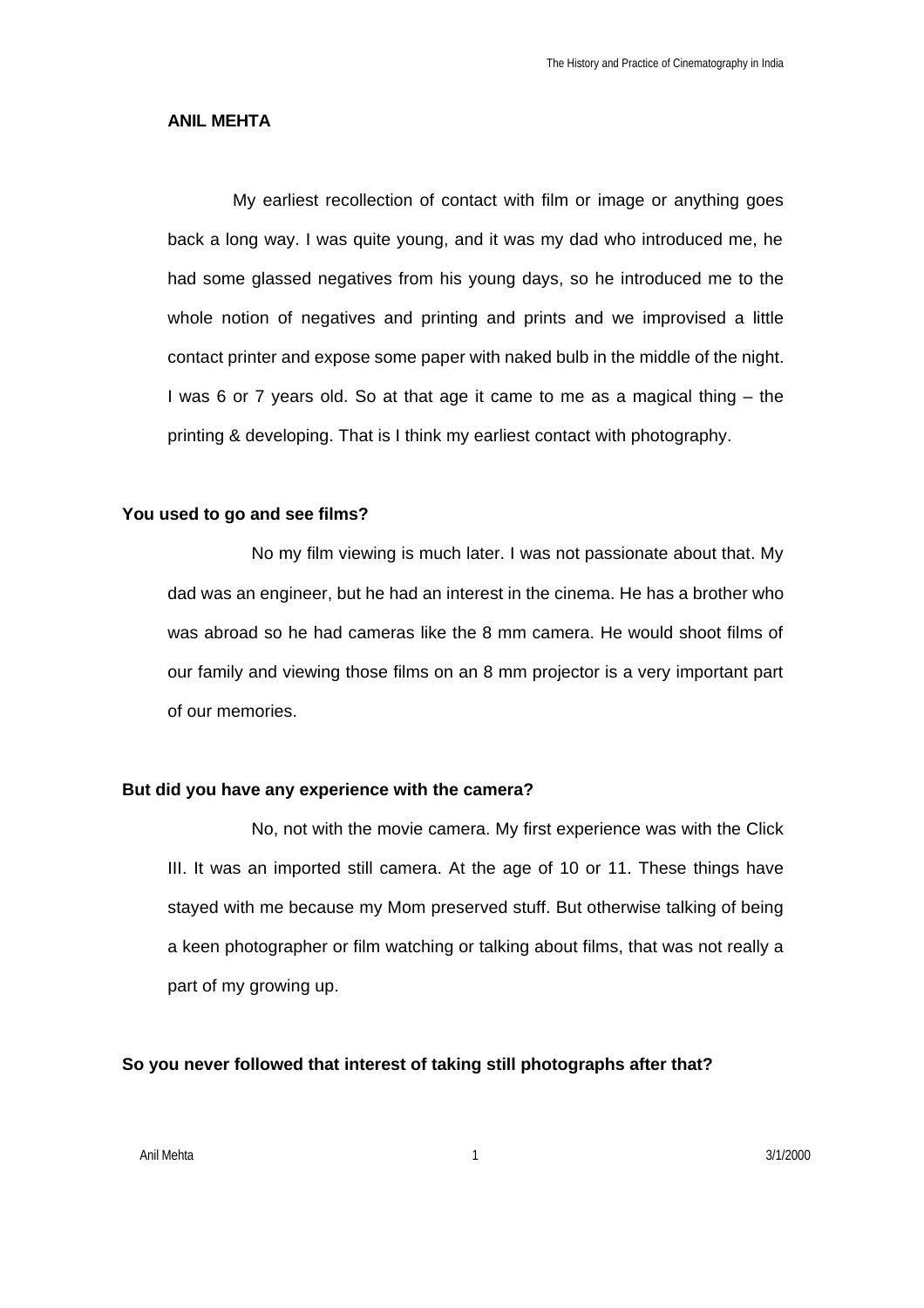No, not really. Actually then the important thing was school. For some odd reason I was very good at school! So I shifted to a residential school and then there was no time for any other interest at that time… It was just that you had to do your exams well and study hard.

### **What was the first film that you saw?**

One big film in my childhood (in Calcutta), which created a huge event, was "*The Sound of Music*". We were not a film going family. So going to see the film was like an outing. I still remember the feeling of the theatre and the wall-towall carpeting. The film definitely stayed in my mind for a long time because of its visual quality. There was another Hindi film about a little kid, and it was a film that made me very sad. But otherwise there was a huge gap in the exposure to films. TV came home much later. It was only post school that. I can say I watched television.

### **How did you get into cinematography?**

Towards the end of the school something began to snap. I didn't know which way to go, so in the final years of school this thing took over me and it reflected on my academic performance. So in college things had to open up. I was very clear that I was not interested in the academic work I was doing in college. So I got involved in theatre work in Delhi and started. I got into amateur theatre, and being in Delhi I also had good exposure to productions coming out from NSD. However, the work that we were doing wasn't so interesting… At that time Badal Sarkar was very active and doing work in Calcutta. Some friends invited him to Delhi and because of his coming a small group was formed. This was also the time when emergency was declared and later lifted. So there was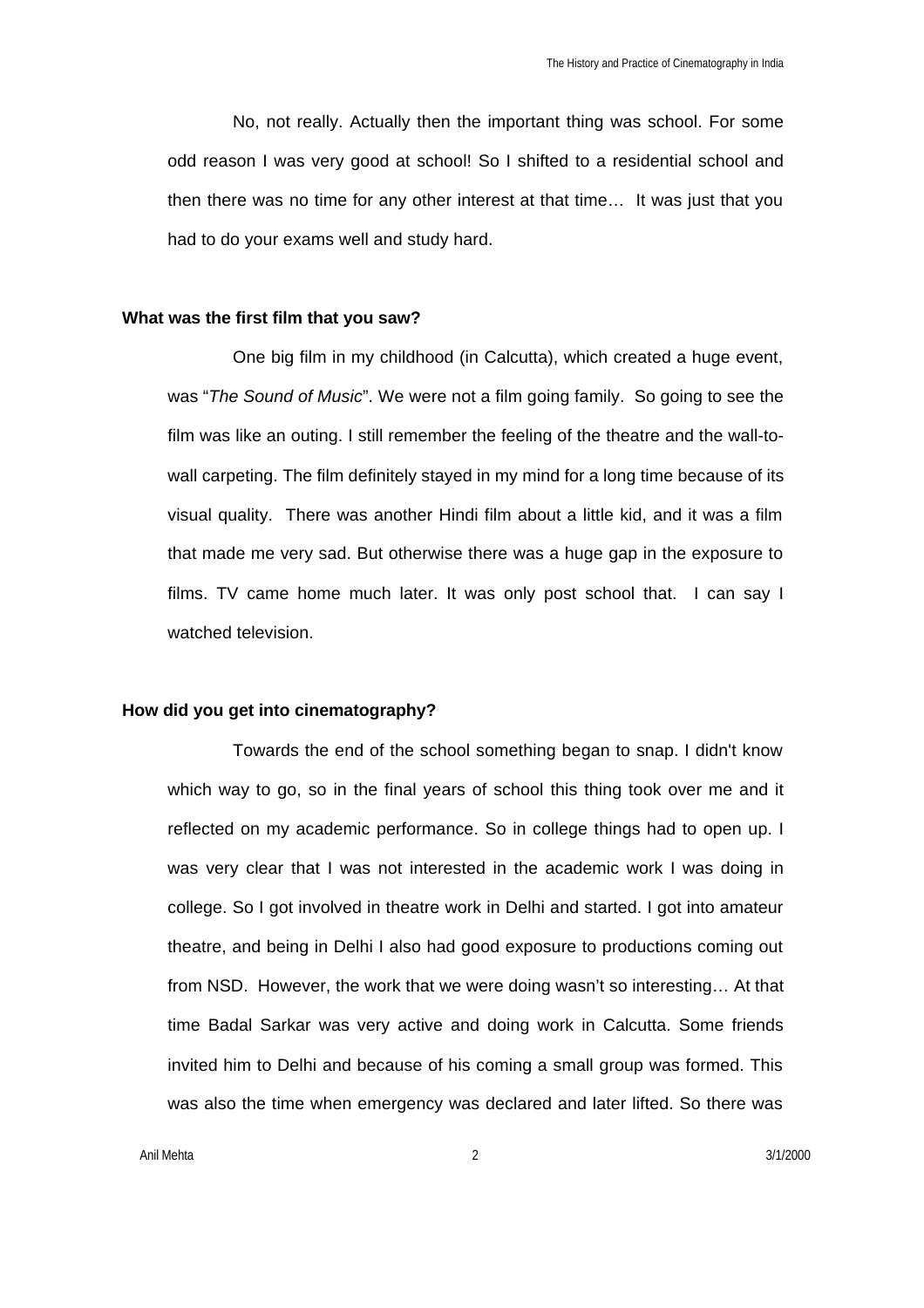political activity, suddenly the whole world was out there, and then college ended. Film at that time came as a coincident because for the people I was working with, film became the option.

#### **Were you a member of any film society?**

Yes, briefly. But I wasn't the hard-core type… I went to see films out of some interest, obviously, but I was much more keen on theatre and other stuff happening on the streets, actually. I never thought that sitting for an exam to a film school was going to become a determining factor in my life!

#### **How did you select cinematography?**

When I got selected for the interview, I realized that I had to take this option. As far as I was concerned, in theatre there was no professional life so it was out. And there wasn't any support system coming from the house like a ready business! So there was a definite pressure to 'work', even within films. The memories of the still photography thing were there in the back of my mind, so I thought that if I had to take a professional approach to film-making this was the profession through which I would be able to see through. I knew from very early on that this 'Direction' thing can be very abstract…

### **Your family supported this decision?**

I don't think they were delighted, but they were aware that it wouldn't work if they tried to push a life onto me. They had this much faith - that if there is a certain passion, and that this is the direction he wants to go in, then we have to let him go.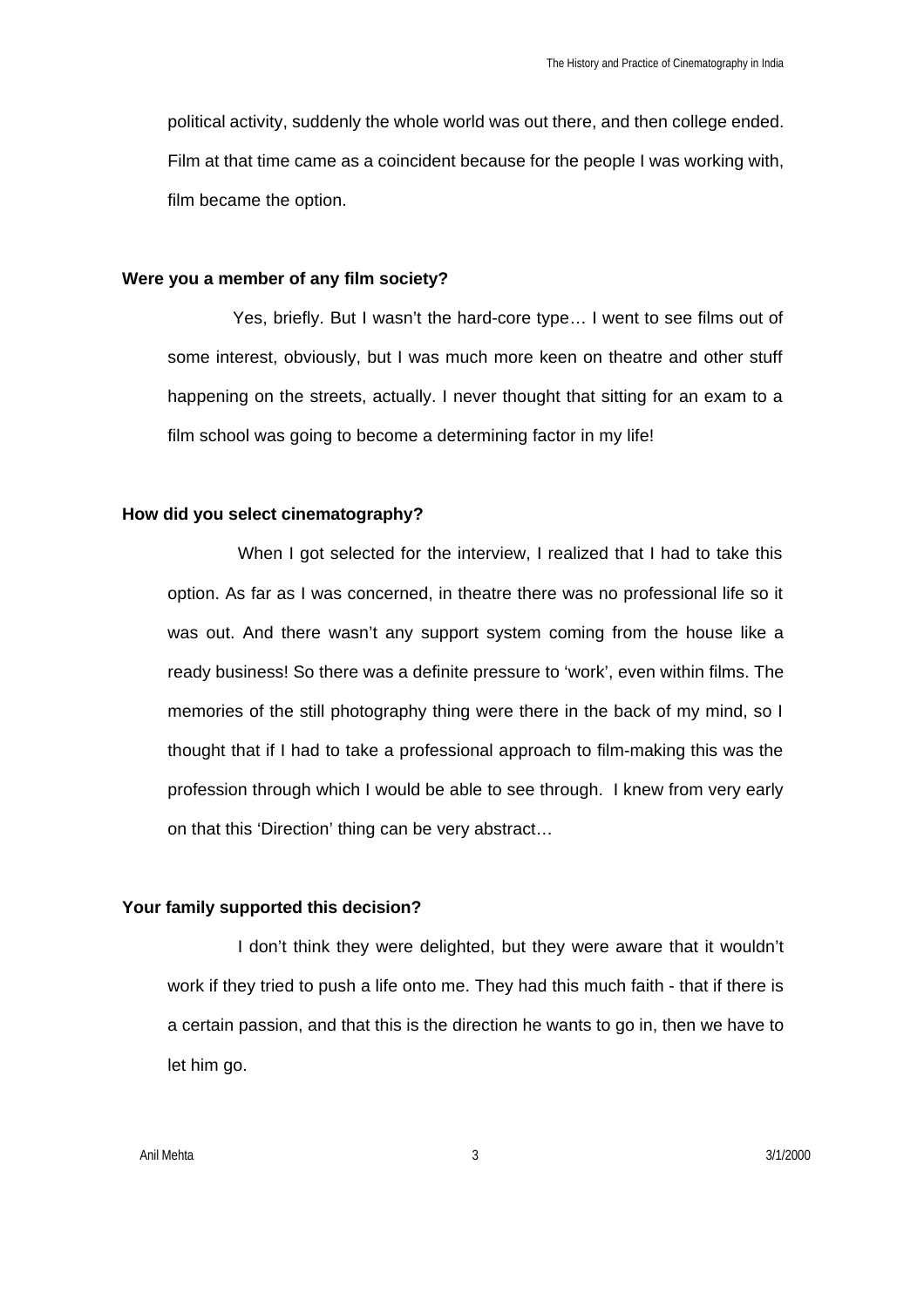#### **How were the years in FTII?**

Just like after school, college was a very important phase of opening up of the whole world, in the same way going to the institute was very significant because politics was very central. Indira Gandhi was back in power. In the Institute it was a struggle to some how keep the struggle going, to keep different things open, not to fall in the pattern of the same old things. Also, the Institute came with a tradition. And there wasn't a choice about whether you wanted to be in that tradition or wanted to belong to it, or whether you wanted to fall into that bandwidth. So it became a struggle to stay open within the institute. Although we did have some reasonably mature people in the senior classes who were thinking within the parameters of filmmaking and education, and looking at film in a new way, a perspective in which a whole new world had opened up…

The vital thing about the Institute was that whereas earlier you had always worked within the parameters of what you knew, you came with a certain background and you met people who also came from that background, at the Institute it was like being in a cultural melting pot. There were people from all regions, all very located. Everybody was very rooted as to where he or she came from. Calcutta and Kerala were strong centres for example. So a new level of opening out happened for me, which had not happened earlier. I feel that living in the institute was enough whether the film education at the end of the day worked or not. Just living there was more than enough.

**What we are trying to say is that when you get into the institute and watch film you realize that there exists a whole new vision of filmmaking, and this affects you…** 

Anil Mehta 4 3/1/2000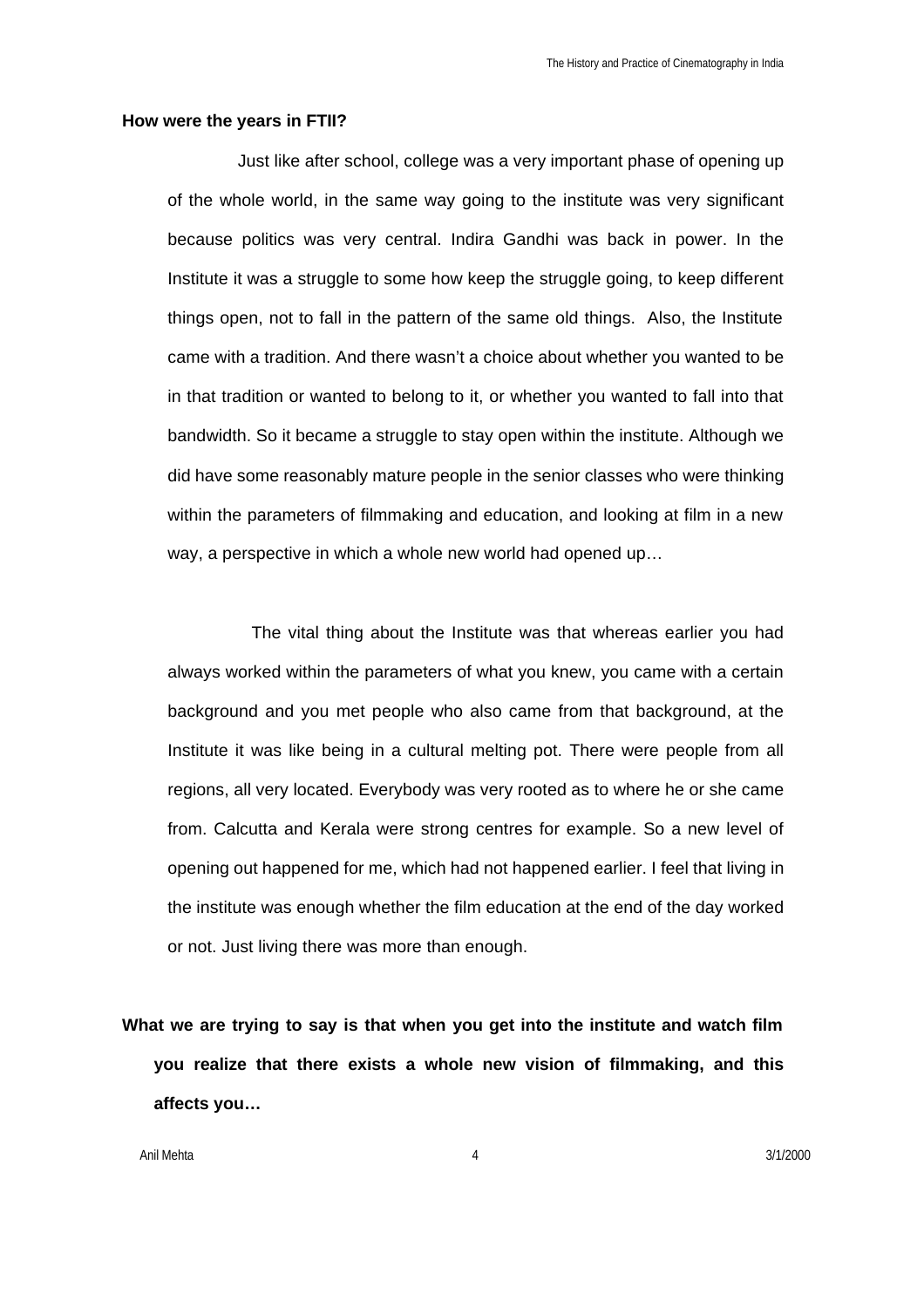I think that is inevitable because you didn't have that exposure earlier. That thing completely blows you away in the beginning. It left me very shaken because it was too much. I thought, where this all is coming from?! I mean I had gone out to see Mrinal Sen's film that had been released in Hyderabad. I had taken the morning bus and seen it with ten people in the cinema hall. I had done all that, but when you come to the Institute, even the first semester is too much. It just throws you completely. I think today that there has to be a certain rationing of it because if you are not exposed to this kind of film viewing before and come bang in the middle of it, as I had, you have a huge overdose and I think you are left very, very stranded.

### **But how you do that?**

I can't quite say. After all, rationing has it's own implications. But I will maintain that the Institute leaves you stranded. You may have come with a certain amount of clarity in your mind about what you wish to do, but this whole opening up suddenly throws you, and you are no longer sure if that is the direction you wish to take. Because you see too many paths.

My first year was a period of most intense discussions and debate, internally within the student community and with the authorities, and for me it was gained experience. Nothing lost even if we lost time because of the strike. It was all very vital and its important that those questions about education and processes that were being asked continue to be asked.

#### **How was the teaching faculty?**

For me, the fact that you could do hands-on work was the best thing. Incidentally we had only one person in our faculty who would say - bring out the

Anil Mehta 5 3/1/2000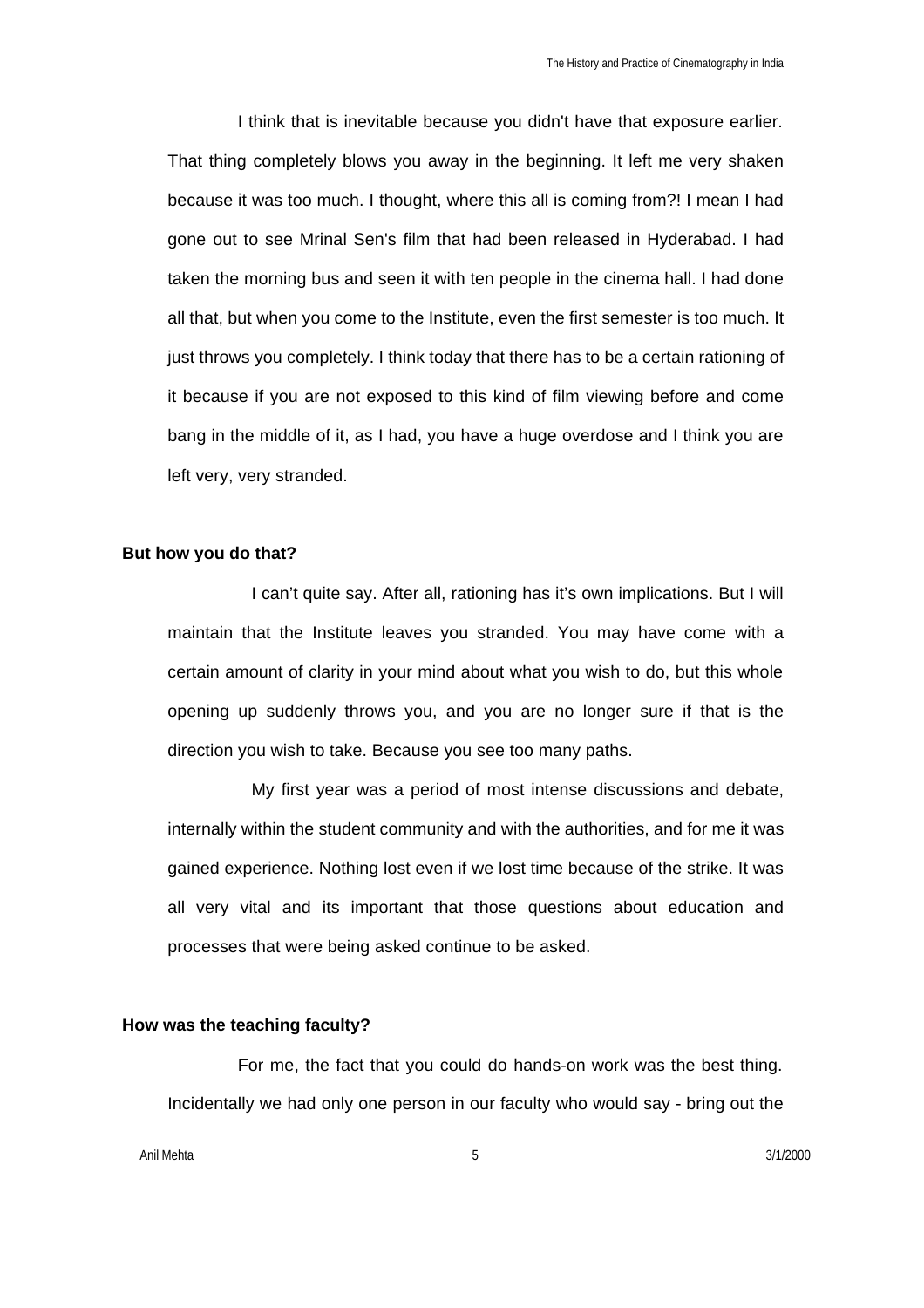cameras, put them on the tripod for the whole day, do operational exercise or follow focus, go in that direction whole heartedly. This one person, Bhanu, allowed us a lot in that direction. However, that's as far as it went. As far as theoretical aspects were concerned, one didn't find any support from the faculty. In the evening, the discussions between the students were of higher order than any classroom. Then people with similar interests would hang around, some seniors would be there, and that cultural realigning for me was an essential part of things. Because then one's narrow culture of middle-class up-bringing started to melt down, and one could see new frontiers… For me that was the real education - the cultural meltdown of barriers and thus being able to see beyond.

#### **Did you ever want to direct films at that stage?**

One opted to do camerawork for two obvious reasons: First, because of the professional and financial stability. And second, because the filmmaking environment was not very friendly or encouraging to new directors. My first exposure in direction was with Ketan Mehta and therefore with the NFDC. I assisted Ketan on "*Mirch Masala*" straight after finishing FTII. Working with the NFDC was a very demoralizing experience. These are supposed to be friendlier environments but I realized that the amount of corruption, or "the system" was too oppressive, even in that supposedly friendly environment. One also felt a sense of being let down by the parallel film movement in much the way Naseer has spoken about it.

#### **You did a part of** *Holi* **as well, didn't you?**

*Holi*, I can say now, was almost done by me. What happened was that at a film festival in Delhi, in the Indian Panorama section, we saw *Bhavani*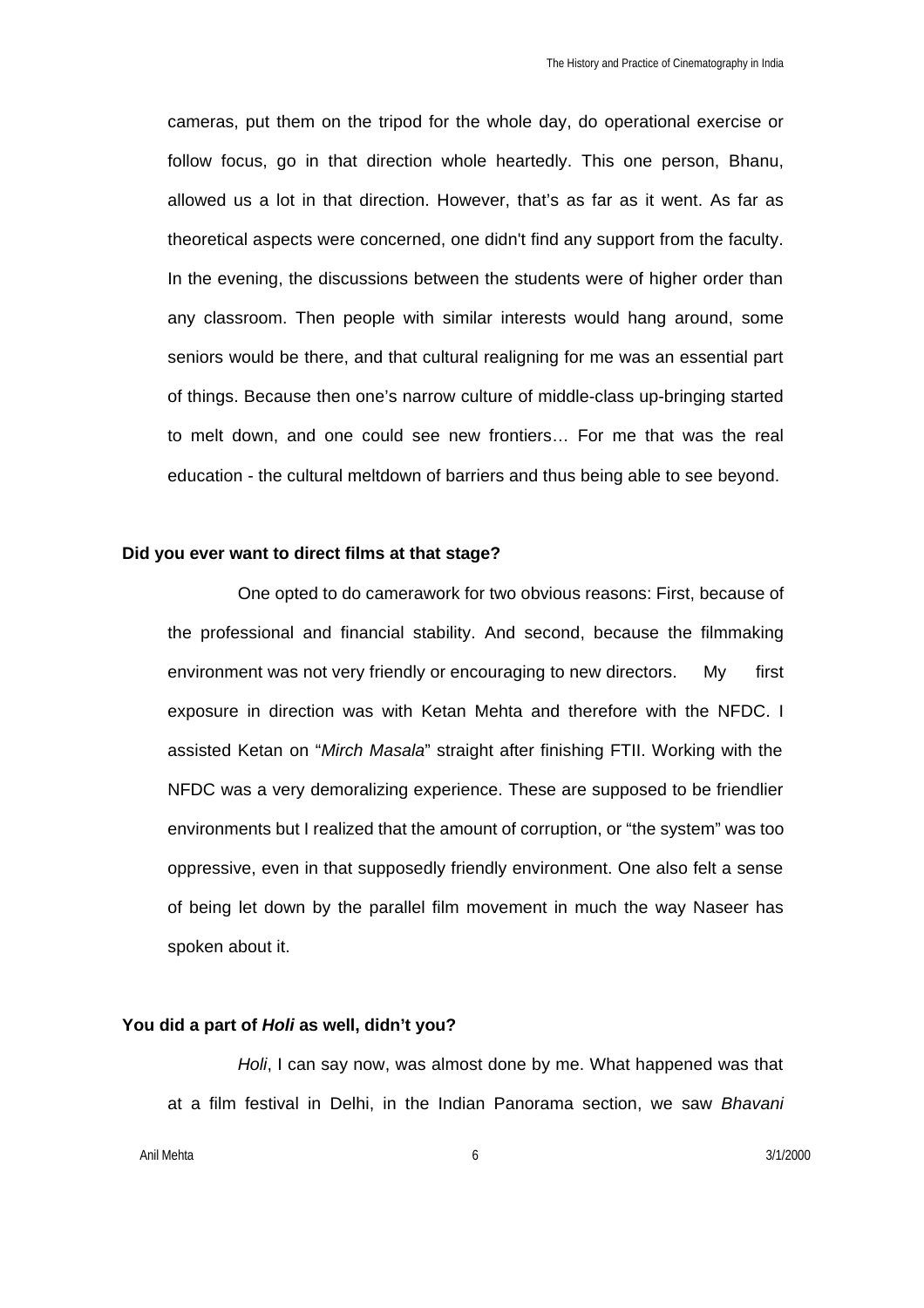*Bhavai*. This was when I was in the second year and it had a deep impact on me because it was a very, very fresh approach. I thought it was a very vital work and I was very keen on finding out where it came from and about the filmmaker. One and a half years went by, and then one realized that Ketan Mehta was not doing anything in terms of making films at all. He was doing a play with the Indian National Theatre in Bombay, with a Gujarati crew. I thought that this was not right. That in this environment of filmmakers like Benegal etc. this person can't get to make his second film - there is something decidedly wrong in this. So I went to meet him and at the meeting he said that he had a script idea, and he suggested that I put it to the Institute authorities so that the Institute would call him and allow him to make it on campus.

Actually, it is not entirely fair on my part to say that there was no real input in terms of teachers at the Institute. We pushed with the authorities to get people to come in from outside as Guest Lecturers, and we pushed very hard. So in the 2nd semester of our first year we got Subrata Mitra to come down for a week, and in all my three years this is the time where I can see that the entire week was extremely productive and very structured. I mean I found a person who was self taught but who came in with such clarity and such thought. And I don't mean this as a session in hands-on application. We just sat in a classroom and he went through all aspects of cinematography. It was a lucid and scientific approach, whether the discussion was around emulsion structure or whether it is was sensinometry or getting your negative densities right or what your negative will look like finally… as well as introducing you to the concept of reflected light and going through Labs and the printing process. I have not encountered such clarity at any other time from any other person, especially one who was self taught and had read up everything himself.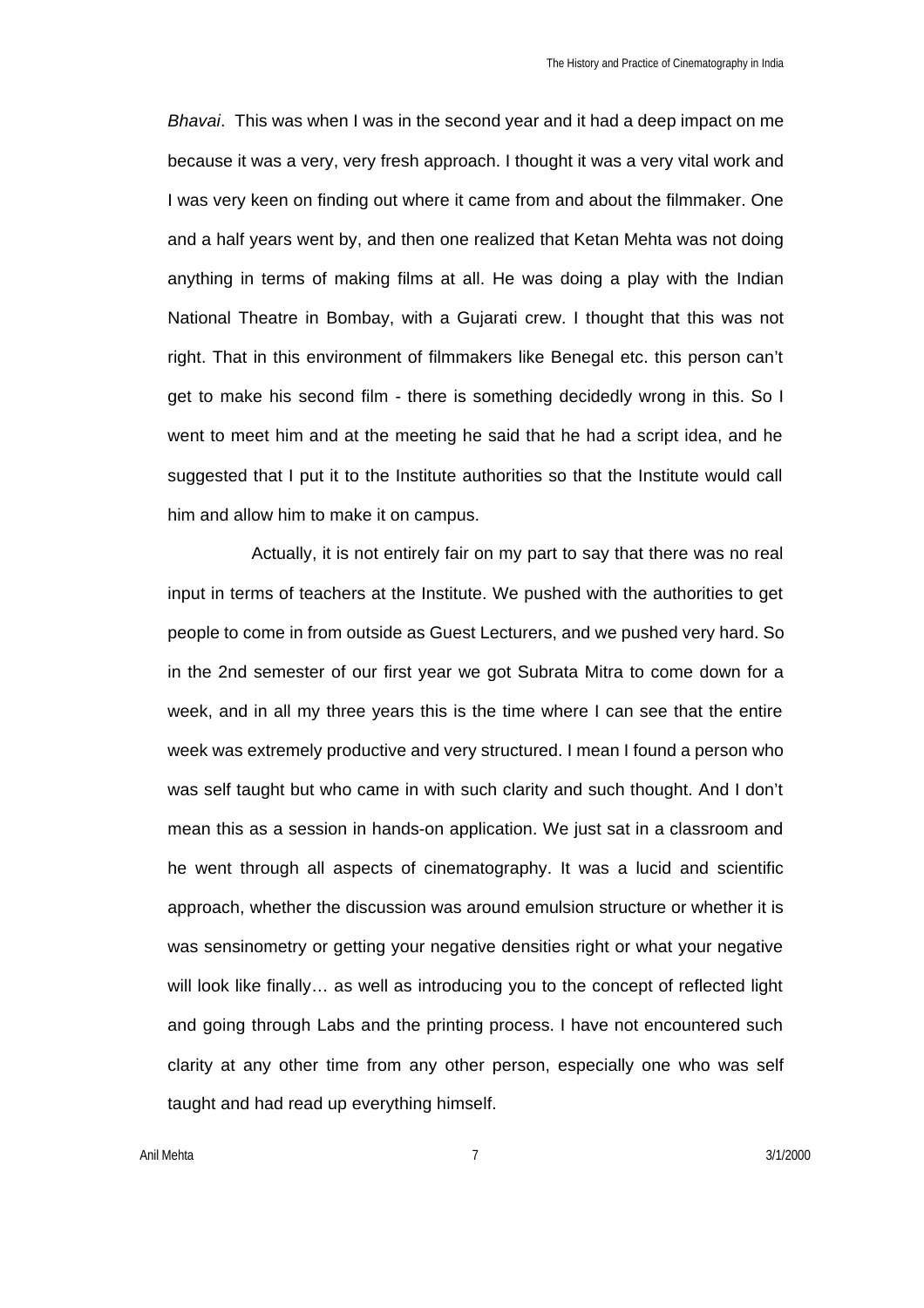It's quite sad actually that Subratada at the end of his own career and life has not liked the trajectory of his own career and feels that he has not realized enough or that the system or the motion picture industry is not developed enough. This is actually the big tragedy, that standards have not been set with such exacting minds around, even though his work is always around and will always educate you.

### **Did you see his films with him?**

I think only "*Charulata*".

#### **Who else came to take workshops?**

K.K. Mahajan came, so did Govind Nihalani. But those sessions usually ended up becoming lighting exercise and I didn't find that as interesting. The work that I liked a great deal and which stayed with me was V.K.Murthy's. Also, I liked Guru Dutt's films more than Satyajit Ray's. I don't know if this has something to do with 'Indian sensitivity' versus 'western sensitivity'. Both Ray and Subrata Mitra had a kind of classical approach and a somewhat western orientation in their way of doing things. I mean Guru Dutt's treatment was very dramatic, almost on the verge of being melodramatic, whereas Ray's treatment was ironic or psychological. I don't think that Indian structures in narrative work that way, they are episodic. The episode has to tell something and has to make a point, and that point will then dictate what the actor or character will do. So the function of light is to add to what we want to say in the frame, whether there is a window there or not. I find that actually more interesting directionally. For a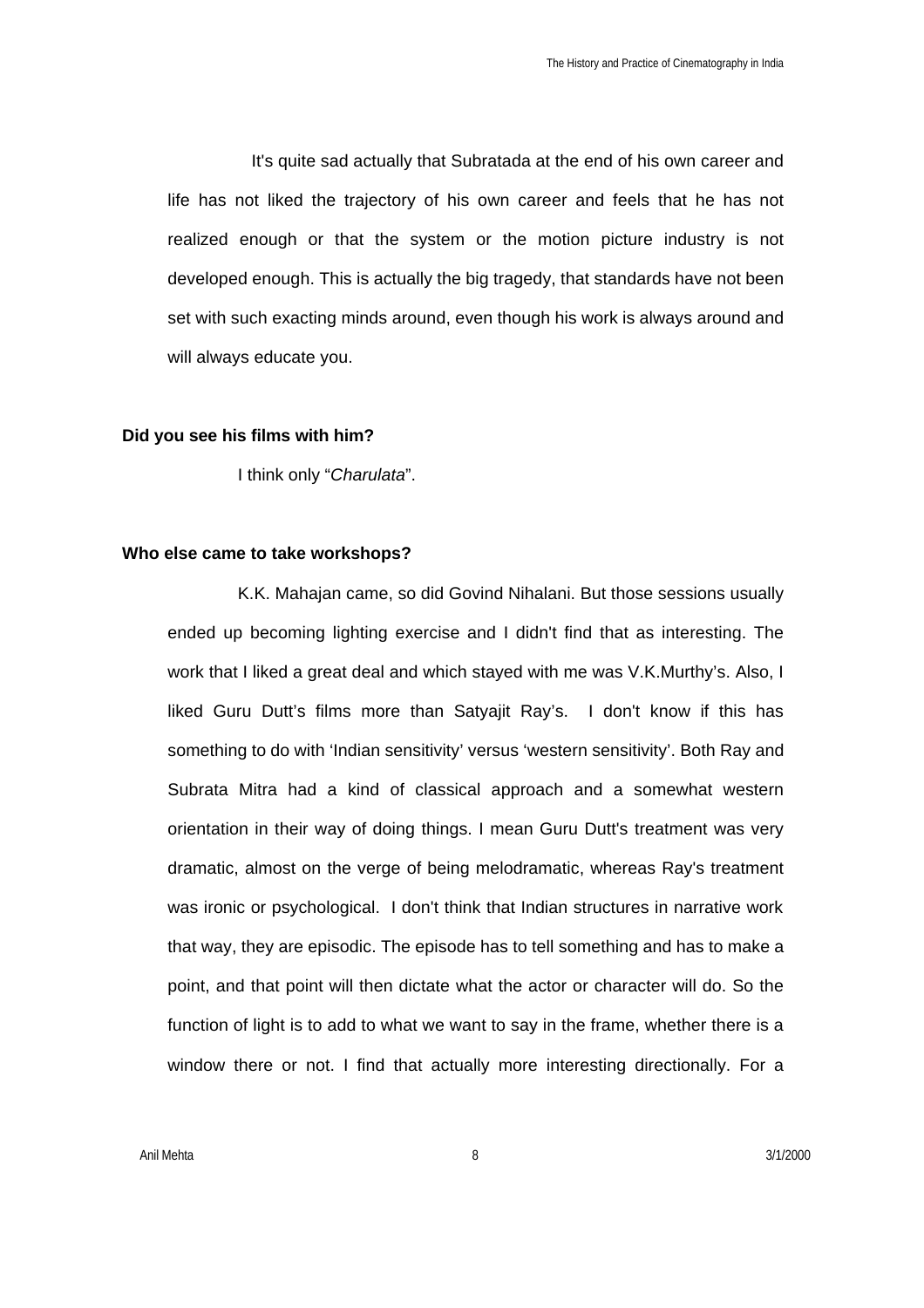western mind this may be a more 'theoretical' approach, as in not 'real', but for me this is a more correct narrative approach.

#### **Tell us about your experiences of working in Bombay…**

Bombay actually has its own dictates; as a matter of fact it almost dictates the terms of how you live. If you can see this and are able to cope with it, then you can live here. Otherwise it can be quite devastating and we have seen this amongst us. But the fact is that this is also the place where the most vital things happen.

My first independent work was with Chandita Mukherjee on her science series on the history of science on the subcontinent. The subject matter was very interesting and the most challenging part of it was how to transform the material into a visual thing, not like a reading of a textbook. I was shooting this in 16mm, and at that time I was also assisting in the advertising industry.

Working in the advertising industry did not come to me easily. It took me very long to figure out how exactly to approach working on an advertisement. However, it is a fact that it's the only thing that has helped me survive and sustain myself here. I feel that in advertising, the approach has to be that you have to see every aspect of the ad. film frame as a subject. Every frame has to be treated as a thing in itself, and since it is a filmmaking about objects, therefore each frame has to deliver. It becomes an object-oriented process where you keep arranging things and placing them in different ways, and as far as lighting styles go there are trends and phases. These I think are like hairstyles that keep changing! In short, advertising demands that you should have the capability to deliver each frame as a finished product. There is a huge amount of learning in the advertising industry, because ad. films are short, because they are about

Anil Mehta 9 3/1/2000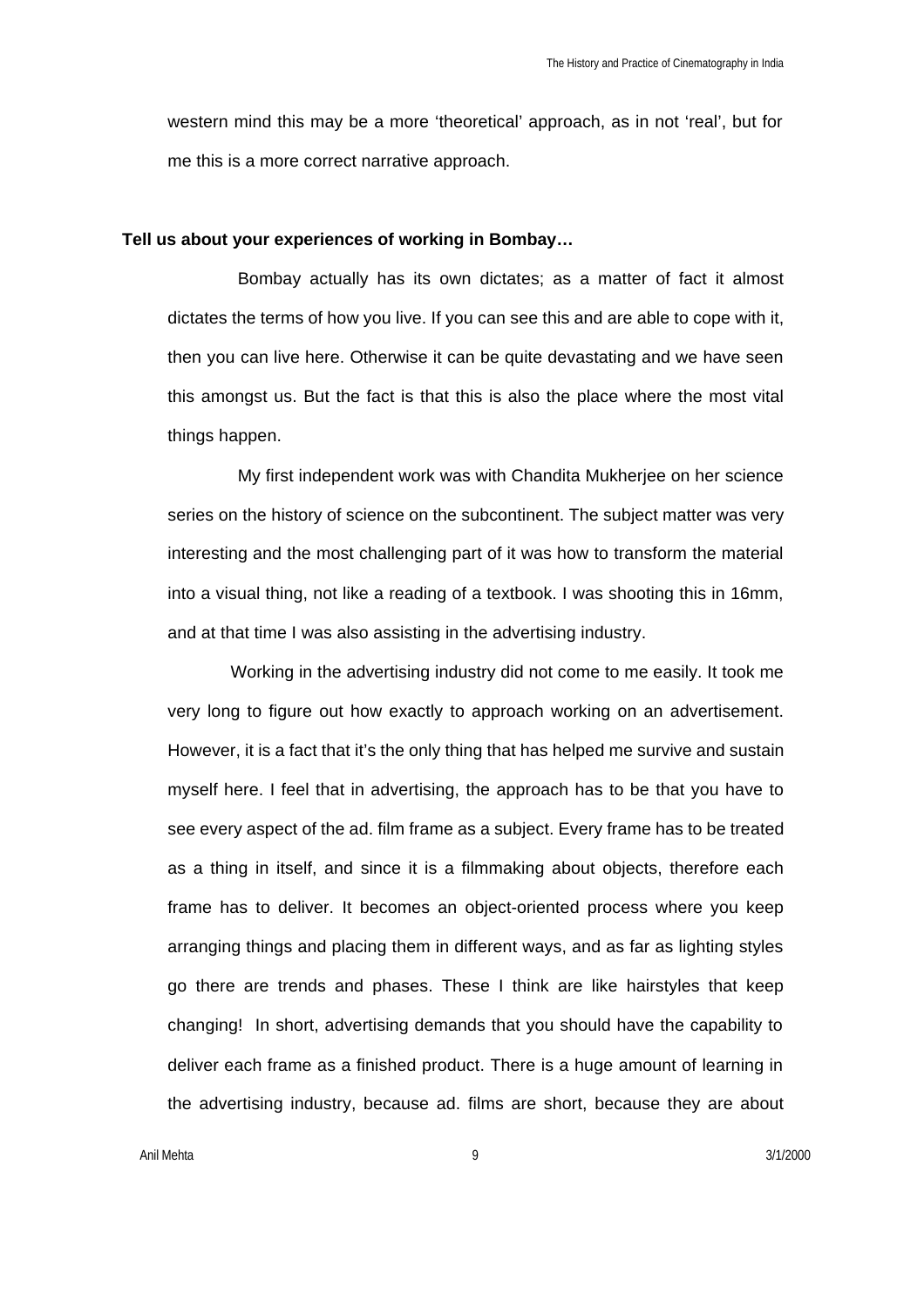varied situations and you thus get an opportunity to look again and again at your tools. This is a difficult opportunity in features because the gestation period cannot be so long. Learning in advertisements is a vital thing.

As far as narrative in films are concerned one is not working only as a photographer, one is also working as a storyteller. Each time a scene is rehearsed, you take clues from what us played out in front of you. Some things work and some things don't. Also, you are taking clues from the text and then providing substance and adding to the director. The fact is that the different individual sensibilities will impinge on decisions which are finally taken. These might not be very tangible, but on set all these individual sensibilities are interplaying at all times, and it is a synthesis of all this that is called 'arriving at a style' in the feature. And as you know, its difficult to say that this is the extent of my work and that is the extent of the director's work.

After "*Hum Dil de Chuke Sanam*" the most reassuring feedback that I got from very different kinds of people was that they felt that there is consistency in the work. This does not necessarily imply that the shooting style was planned out in advance. As far as I am concerned, if you develop your approach to the scene on the spot it is not that it leads to a jagged approach or that it implies that there was no plan in mind. But, like I said earlier, the sensibility of the cinematographer which is informing all the decisions taken on set is interacting consistently with the screenplay and I think that you will get real consistency at eh end of the day, even if you are switching between various lighting styles, when the approach to the film in the screenplay is consistent. So it is not merely the technicality of the cinematographic approach that is required for the consistency. For example, I am not always source driven; it's not necessary that the source will be there in every scene. I am far more text driven, I am driven by the

Anil Mehta 10 3/1/2000 10 3/1/2000 10 3/1/2000 10 3/1/2000 10 3/1/2000 10 3/1/2000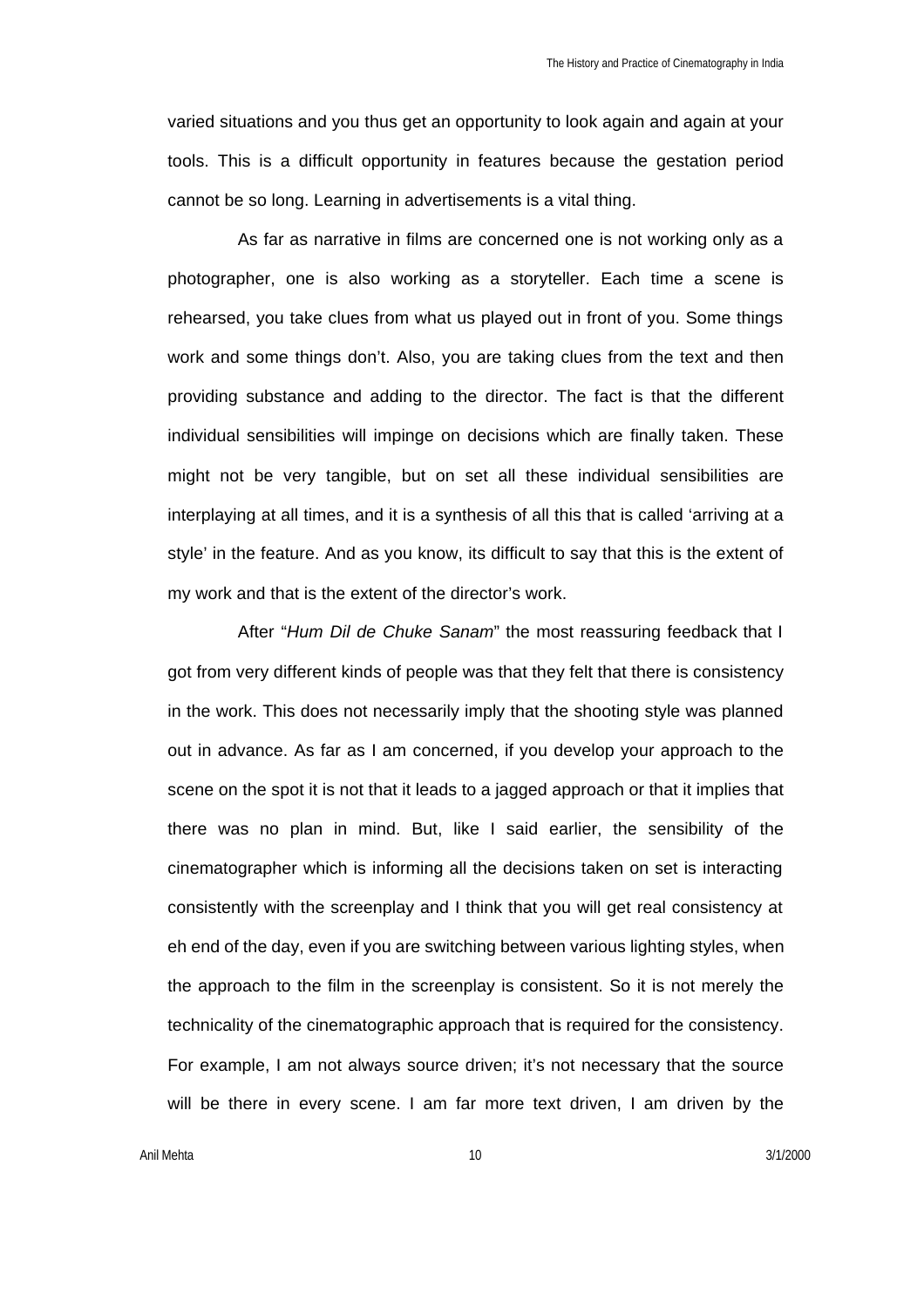emotions that the scene will convey and what is important for me is how the cinematography will contribute to that emotion. And keeping this paramount is how I approach the scene.

The director of this film (Sanjay Bhansali) was always alive to all these visual clues. For example, after I finished shooting the confrontation scene. The confrontation scene in "*Hum Dil De Chuke Sanam*" is the night scene in which the patriarch of the family conducts something like a family court and gives his verdict. It is a scene in the first half – basically an argument between the brothers in which the errant daughter of the younger brother has to be "disciplined" and the daughter of the elder brother (Aishwarya Rai) tries to defend her cousin.

Bhansali turned to me and said that the mood for the performers was to be set by the lighting. This happened even though we had not sat down together and spelt out how the light would be or which would be the colours used. There is enough understanding between us, which ensures that the way we approach things is pretty similar even if everything has not been pre-designed. If you remember the scene where the hero and heroine meet each other for the first time in the grandmother's room, the colour of the curtains was a deep purple. So then I tried to take that purple tone further into the other scenes whenever the two met, even if those were different spaces from the original room.

### **This thing can happen only when you are shooting your script in progression…**

True. In "*Hum Dil de Chuke Sanam*" most of the first part of the film which is centred in the haveli was shot at a stretch, even if not in sequence but at least at a stretch. So I was well aware of where the scenes would be played out at what the movements of the characters would be. To talk further of the story of the purple tones. After purple became a significant colour, I was shooting a scene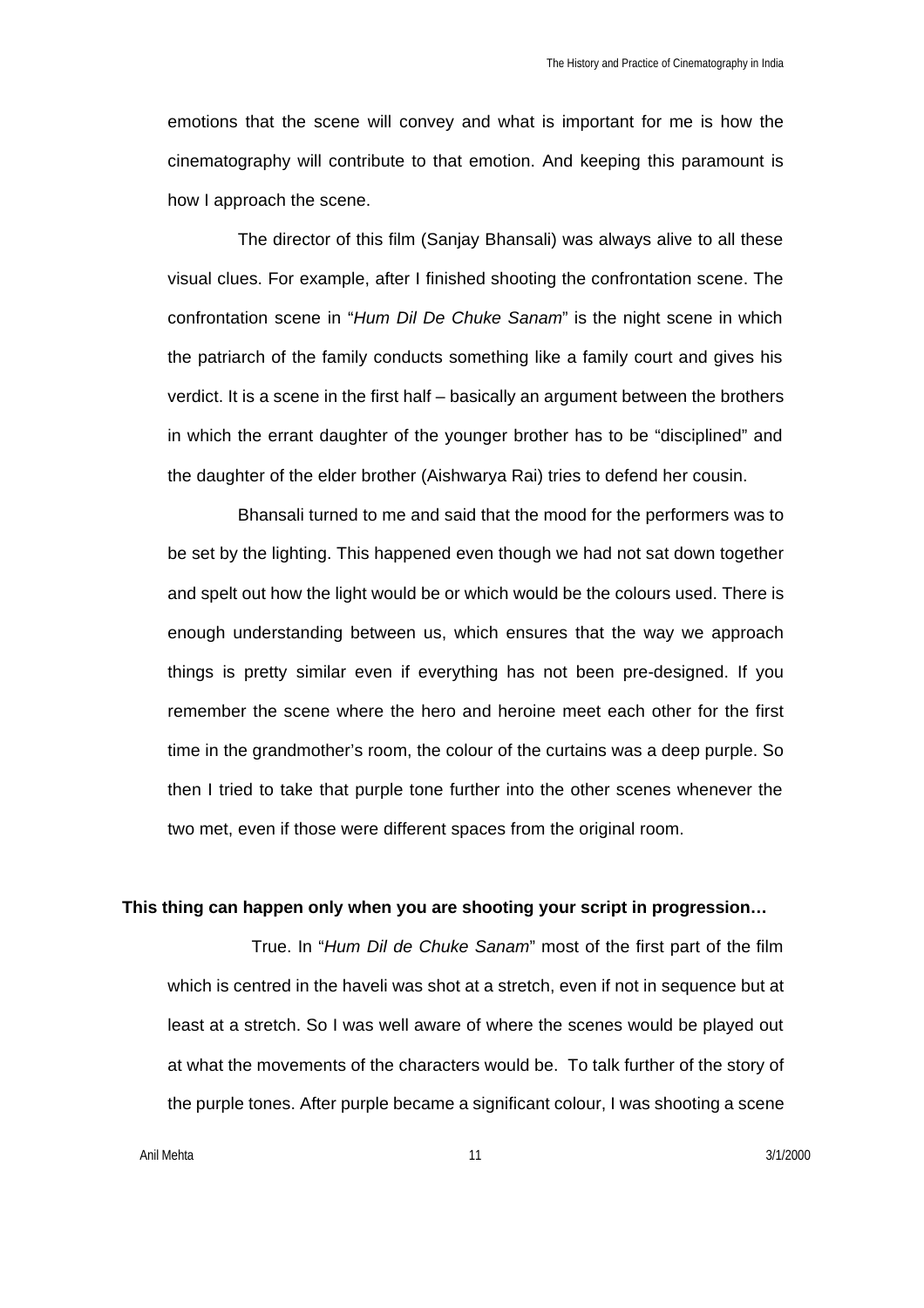where the girl's parents are talking about their daughter. Their room was completely white and I found that very clinical. People here are tending to bring an advertisement kind of 'look' into feature films…they want their films to look like ad. films. So this room had been designed entirely in white… For me, however, this background was just not right, so I put country purple gel on the lights and made the curtains lilac.

In another scene, after Ajay Devgan has been struck by the girl, he sits in a very romantic sort of mood thinking about her. The purple/lilac backlight is used even though the whole scenario is very different, but here too I wanted that same tonality. So I put that same gel on the backlight, and even though you don't realize it, the colour starts working. What I am trying to say is that even though the styling was not pre-done, there was a consistent sensibility at work. Which is why I could say on set that I wanted something changed entirely or in part and I would get a very similar response from Sanjay.

### **There was lot of fabric used in that film.**

I think this could have been because of a bit of rebound from Sanjay's earlier film which was made in very lean colours, shot in a poor house with distressed conditions. As a matter of fact, a lot of colours were taken out during the shoot. It wasn't a rich looking film at all. The fact that *Khamoshi* hadn't worked well with the public was on Sanjay's mind, and he therefore wanted to bring in a lot of colour. I think this could be the reason for the overuse of fabric in *Hum Dil de…*'s set. When I first saw the costumes I knew that this would be the visual direction of the film. Sometimes I thought that there was an over use of colour but somehow it held together. However, the decision let colours dominate the film was a conscious decision.

Anil Mehta 12 3/1/2000 12 3/1/2000 12 3/1/2000 12 3/1/2000 12 3/1/2000 12 3/1/2000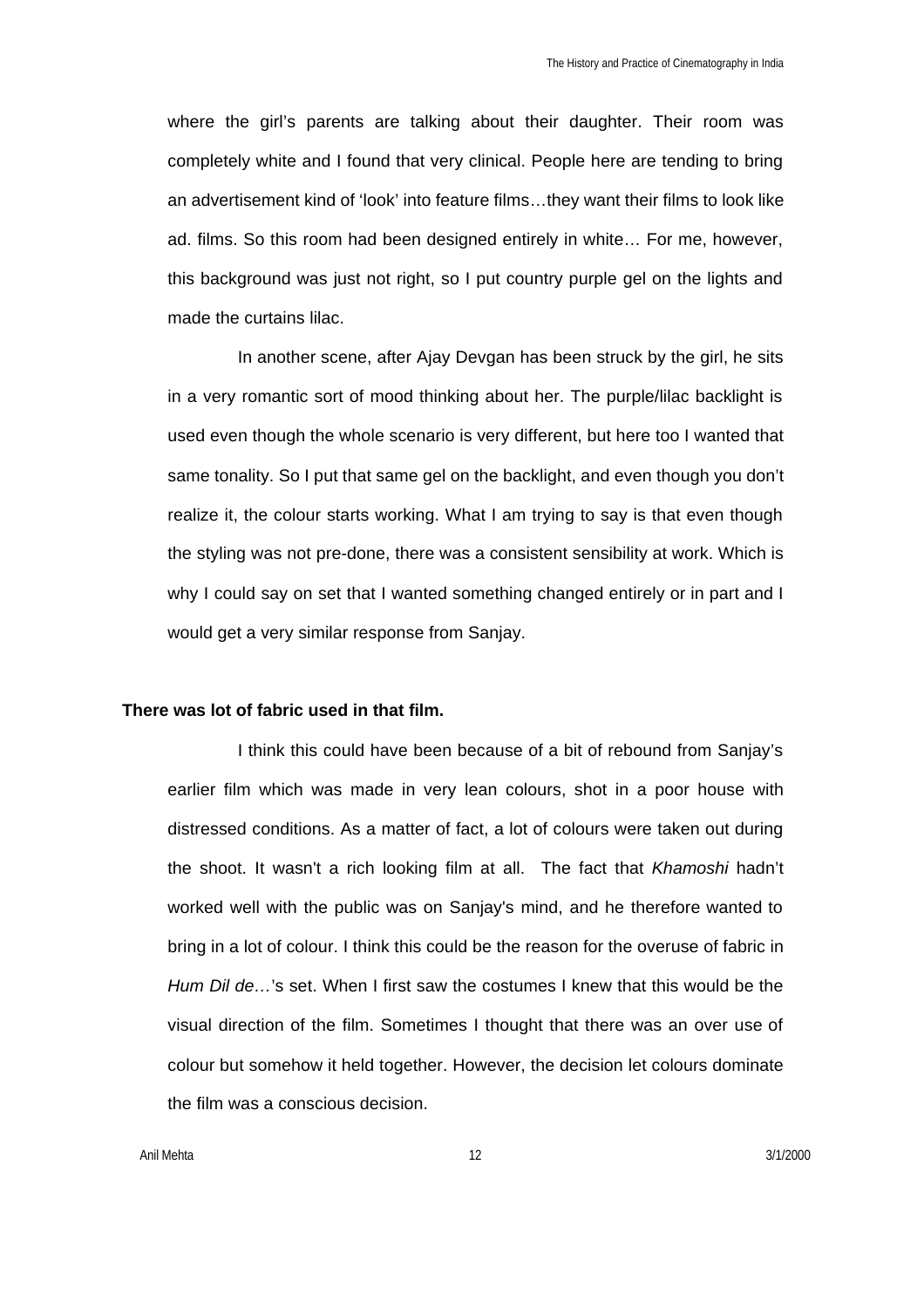#### **The dance floor in the "Dhol baaje…" song also had many colours…**

That was an acrylic floor. When the whole idea had been conceived I knew that the usual method of putting a string of 100-watt bulbs (because that is the way these floors are lit) was not going to work, because there you can see the bulbs and it ends up looking like a cheap disco thing.

The acrylic floor was still lit from below but not in the usual way. The idea was to create a softlight that would illuminate the acrylic floor like a glow from within. So the metal grid that supports the acrylic was lined with halogen sungun lamps pointed downwards and the bottom of the floor was painted white – so the light that illuminates the acrylic is bounced light. The logistics of execution were quite difficult and hazardous, but eventually it worked.

#### **VERBATIM DESCRIPTION OF SCENE:**

There is this metal grid over which the acrylic circular sheet is placed, which made the dancing platform. So I got this metal grid made and put that in a circular tub and painted the tub white. Now I could bounce the lights into the tub so that the acrylic is lit evenly. I decided to use the long bulbs used in sun guns for lighting the tub. I told the production to buy the bulbs and fix the holder on a thin aluminium *patra*. Now the bulbs would not cast their own shadow onto the acrylic. These bulbs were fixed inside the tub which had been painted white. Now the tub got even illumination with out any shadows. The tub lighting itself required around 75 KW, so I decided to keep this entire system on a different generator so that it could be switched on and off separately. We could switch it off when not required. Then I told the art designer to make separate vents on four corners of the tub and put exhaust fans, so that the air circulation could be really good. I

Anil Mehta 13 3/1/2000 13 3/1/2000 13 3/1/2000 13 3/1/2000 13 3/1/2000 13 3/1/2000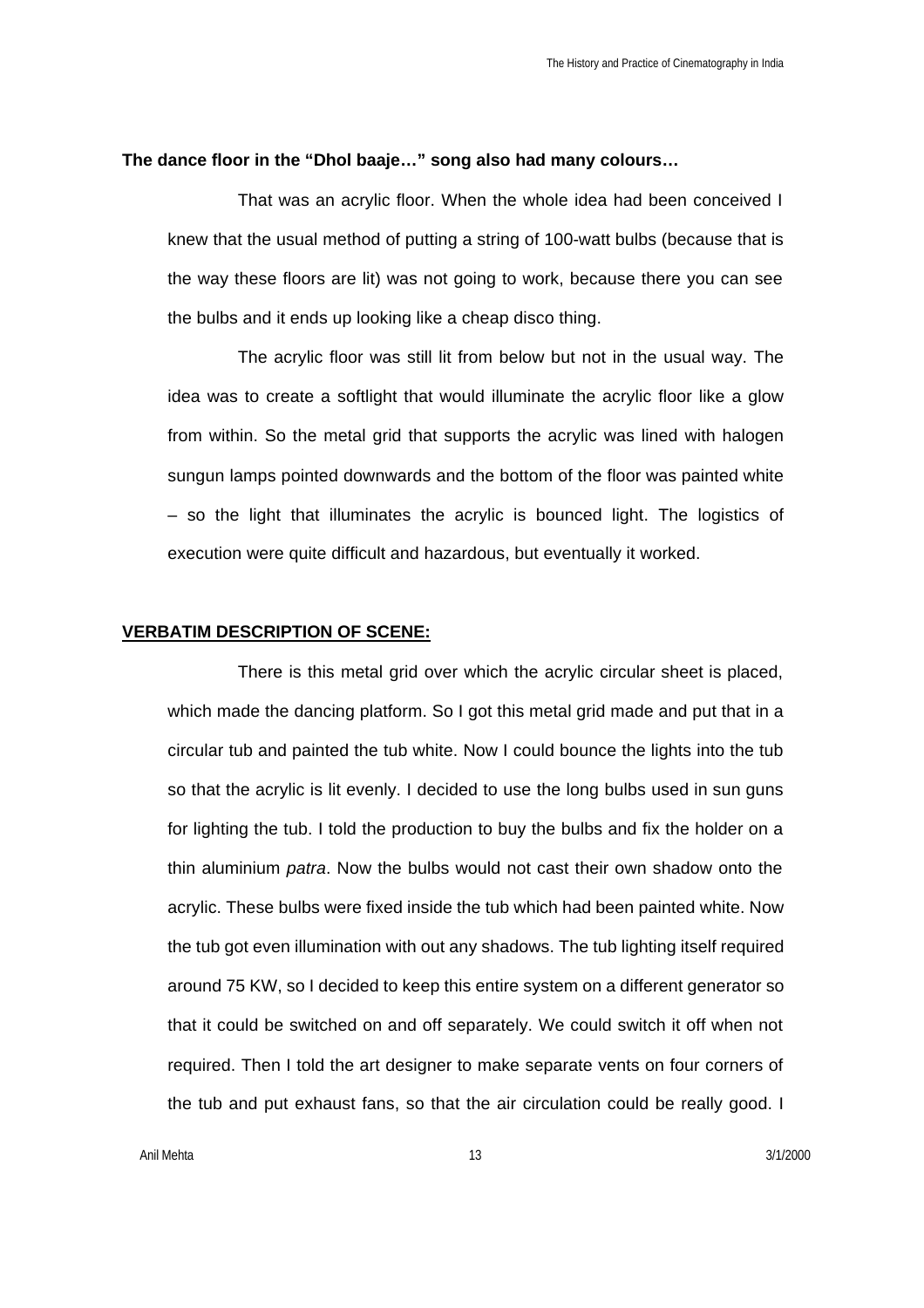even increased the height of the tub to two feet. When I asked them how they are going to replace the fused bulbs, the gaffer in charge told me that 'we will send a small man inside'. Our working conditions are so inhuman that nobody has considerations and actually I had to take the help of a tiny fellow who would crawl into the tub to change the bulbs…

Here is an approximate diagram of the contraption--



### **In response to the Questionnaire**

- **1. Do you have preferences in terms of what you like to shoot, and why?**
- **song & dance**
- **action**
- **drama**
- **nature & wildlife**
- **historical and period based work**
- **fantasy/science fiction/ special effects oriented work**
- **work with an emphasis on architecture**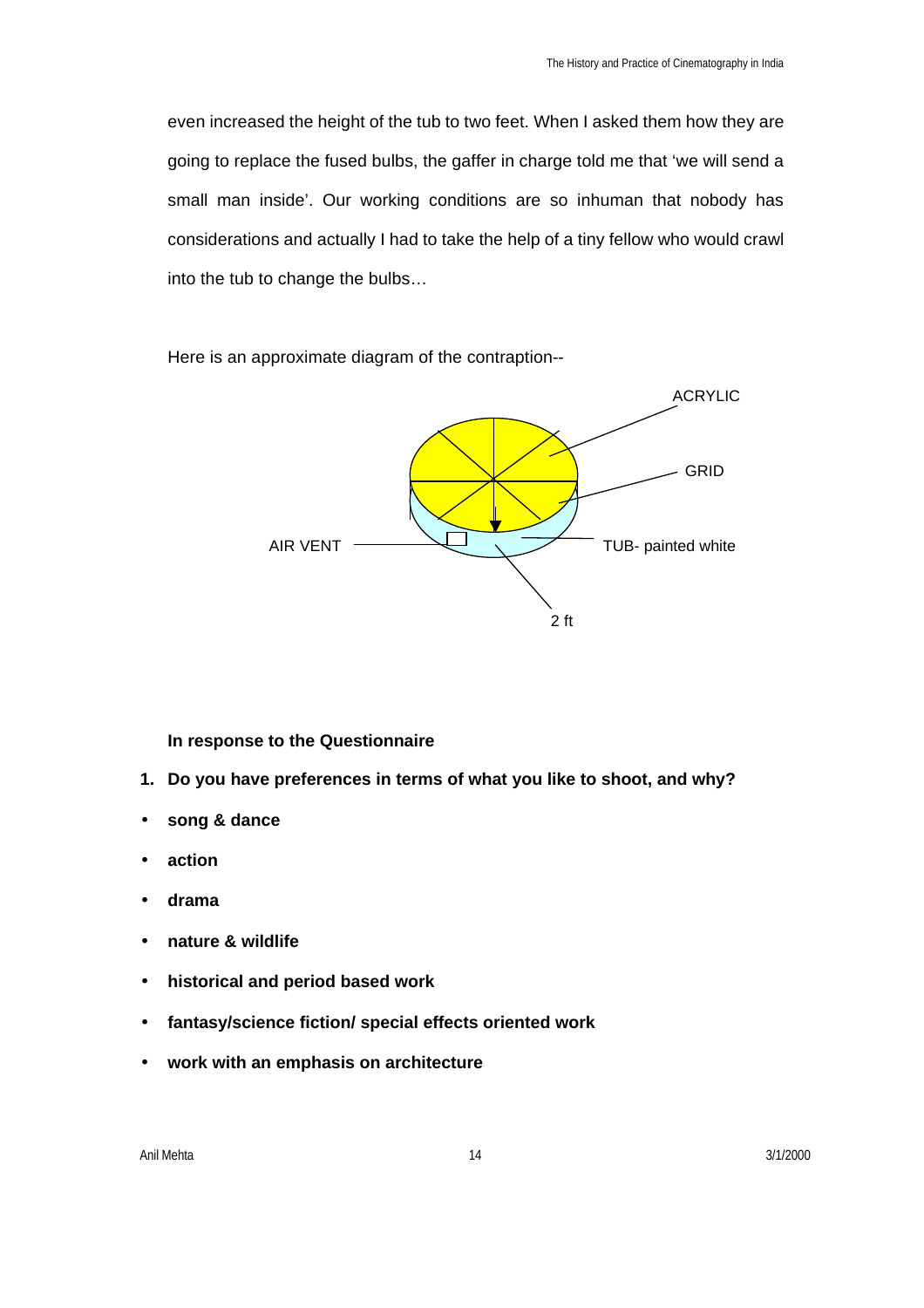- **work with an emphasis on graphic elements**
- **documentaries**
- **other**

I like to shoot the following:

**drama / narrative**: Preference for narrative as cinematography provides a vital sub text, which interprets the narrative – also, because of the dominant nature of narrative cinema – to grapple with it is essential.

**work with emphasis or architecture**: Architecture – in terms of spatial organisation interests me. Architectural elements - graphic possibilities within architecture inhabiting architectural space- all of these inform pictorially.

**documentary:** Because of its continually improvisational state is an interesting mode to work in inverting as you go along – discovering.

- **2. Tell us your opinion (based on your experience) about what you think is the nature of the relationships between**
- **cinematographer & director**
- **cinematographer & art director/costume designer**
- **cinematographer & choreographer/action director**
- **cinematographer & sound-recordist**
- **cinematographer & assistants**
- **cinematographer & actors (experienced & inexperienced, stars & non stars)**
- **cinematographer & light boys**
- **cinematographer & laboratory technicians**
- **cinematographer & production in charge**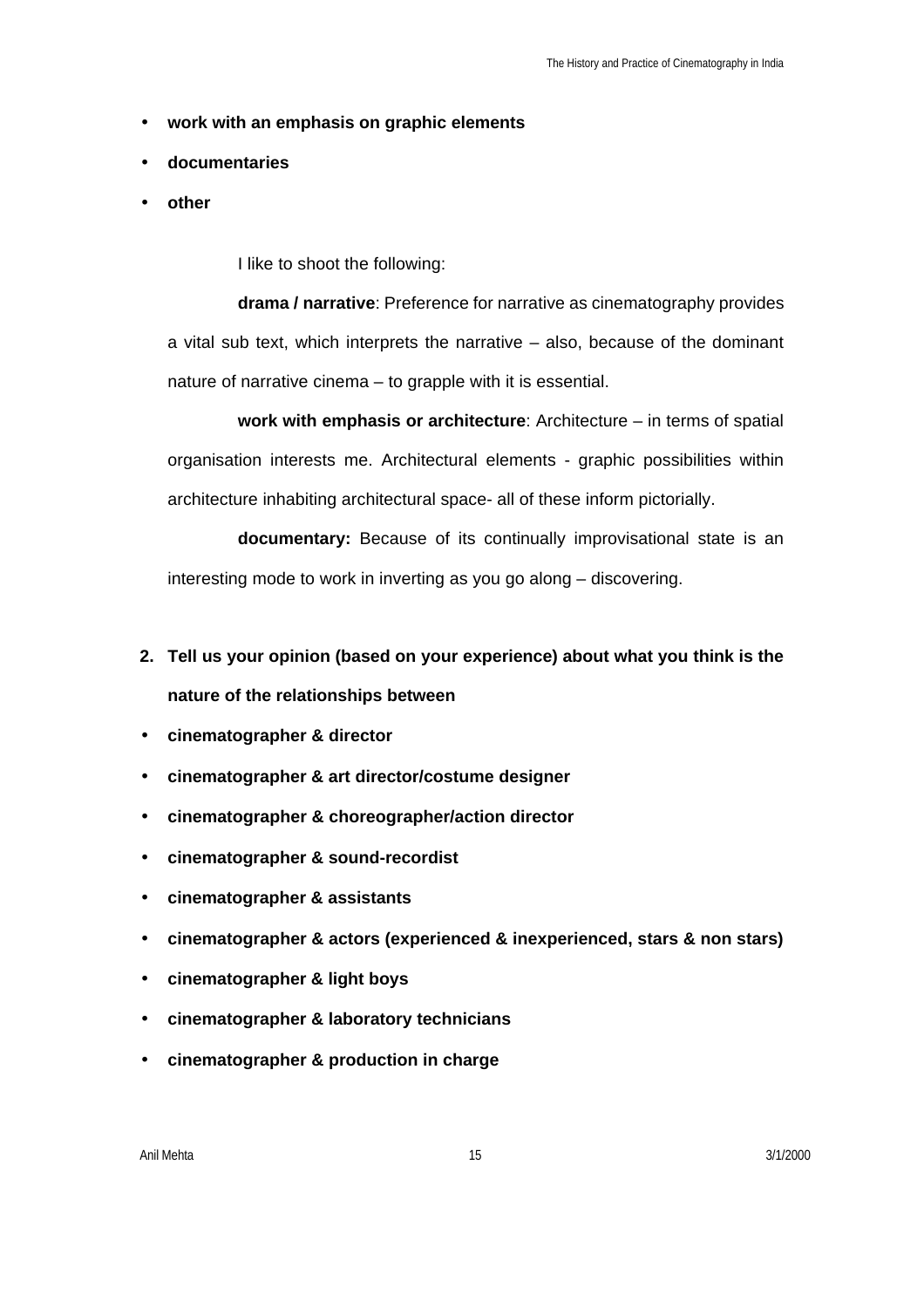**In these relationships please talk in terms of what you think is the ideal and what you perceive as the existing reality.**

The nature of relationships is essentially determined by individuals. These relationships continually change as you move from crew to crew adapting and getting on is part of the job.

Director and director of photography – relationships are very rare – where a director calls in the cinematographer at the inception stage – Where (location scouting – or) production design is undertaken together. Vinod Chopra and Binod Pradhan are probable one such team. My experience on Sanjay Bhansali's films was quite rich in this regard. This relationship is built on respect for each other's intent and capability. This equation is rarely found as cinematographers generally go from job to job to job – parallelly Directors expect photographers to photograph and that is it.

This equation is now changing on the firmament of the Hindi film industry. Because of the work of a few cinematographers has contributed in bringing the 'Look' of the film to the forefront. All over, relationships follow from this basic premise of sharing and respecting each other's talent and areas of expertise. I have on occasions called for the costume designer to come in on set colours. Often costumes (which are supposed to be the sole domain of stars) are now being collectively thought over by the designer, director, cinematographer and the actor.

Cinematographer and assistants is a delicate issue as they are also personal equations – And on that count I give a lot of importance to the person(s) who work with me. Team compatibility comes at par and before professional competence.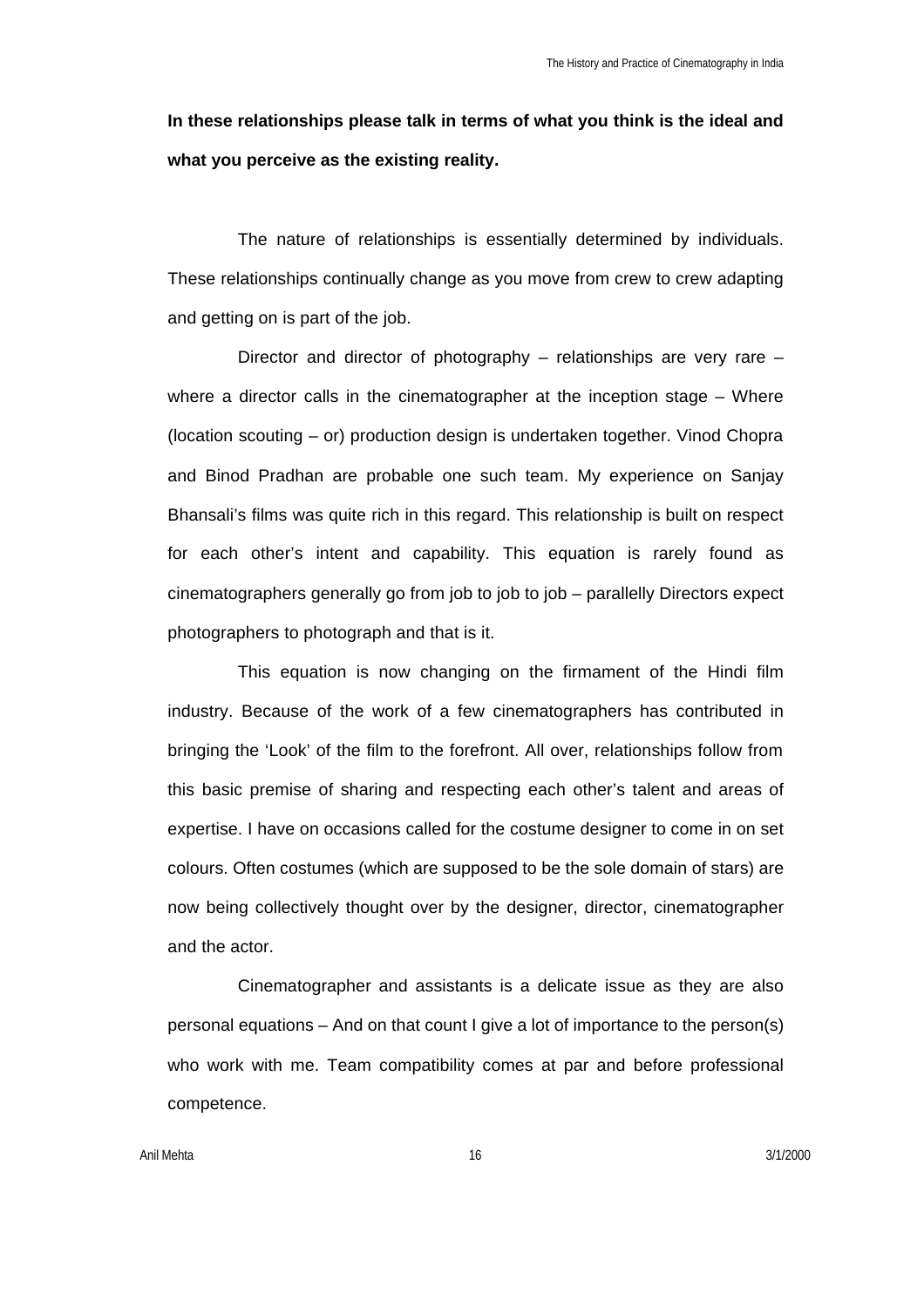Laboratory is an area that has been neglected by the cinematographer and vice versa. A lot more needs to be done in terms of talking to the lab. technicians (colourists) and the lab being responsive to the cinematographer's needs. Lot of reluctance to innovate or even keep pace with developments internationally.

Actors are generally becoming more responsive to the needs and suggestions of the cameramen but a lot needs to be achieved in terms of a professional approach towards work.

Sound Recordists need to be resurrected on shooting floors. They're all gone away to the studios and left the job of pilot track recording to attendants and other novices. With the return of SYNC SOUND the situation is bound to be redeemed. In fact, on a full length feature I just did in sync sound it was an education to work in silence with equipment that was silent. It was quite good to make that extra effort and listen to the sound as we shot.

Light boys/men are a very critical team that can make or break the temperament of the cinematographer. It is always refreshing to find a few men who enjoy their work and do it well. How they manage to keep that spirit in such trying working circumstances always surprises me. Considering that I don't have the privilege of charging my team wherever I go, I try and strike an easygoing working relationship with the crew. Always shows in the work.

- **3. What in your opinion is the relationship between the craft of Cinematography and the other departments in film making :**
- **Art Direction**
- **Editing**

Anil Mehta 17 3/1/2000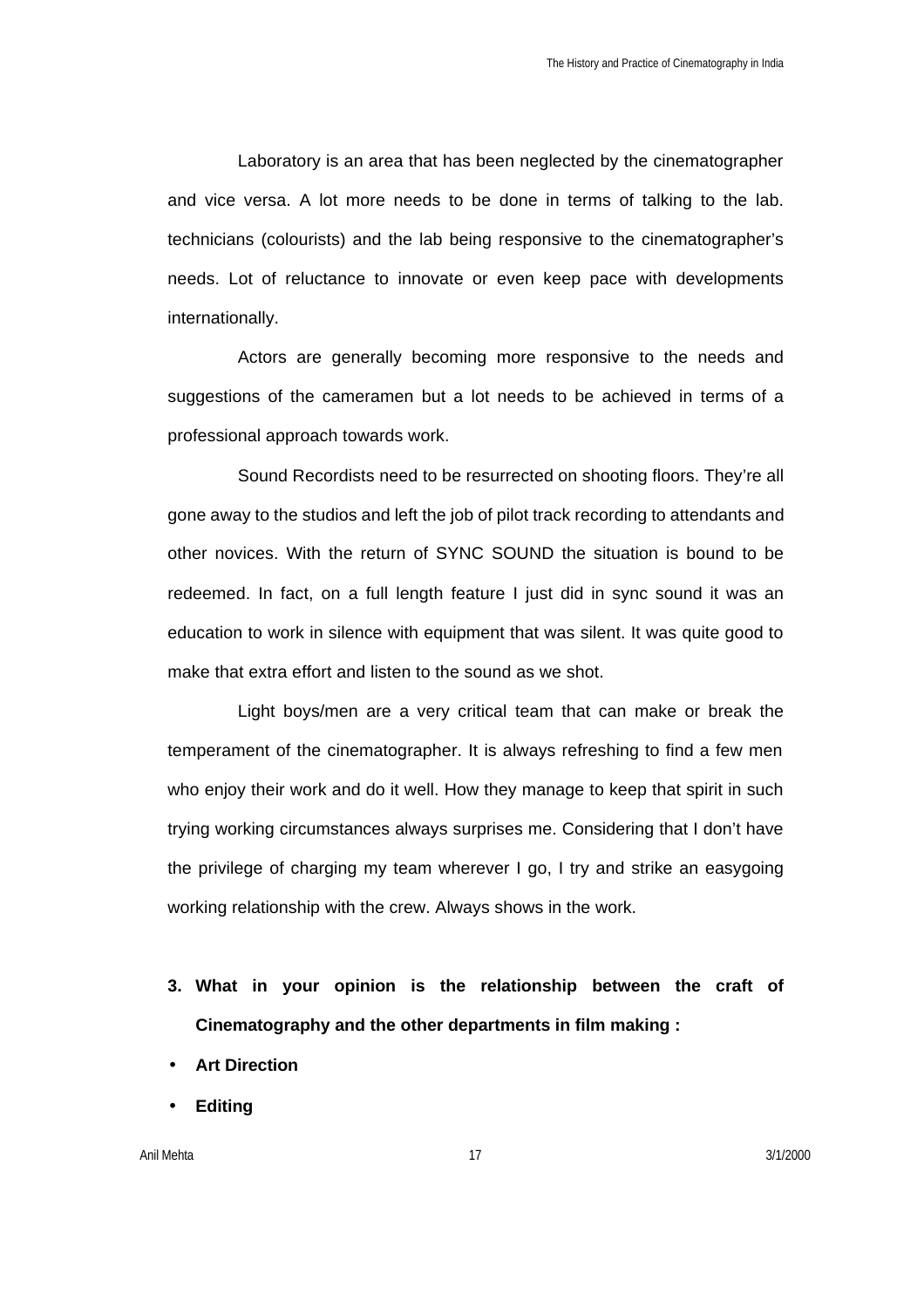#### • **Scriptwriting**

- **Music**
- **Sound**

In cinema it is very difficult to separate areas of work clean out. Although the highly specialized approach in the west encourages clearly drawn lines, I feel that that overlapping disciplines are always heather.

Personally I like to get all the info possible of the edit pattern in mind, which can in turn dictate camera moves etc. Try and be available for as much prep as possible on set design – colours – tonalities – spatial delineations.

A detailed well-written script can always trigger treatment ideas and other overall concerns. Music has its own unique place in Hindi Films - the recurrent themes and the songs. They require a different sensibility in terms of filming and an understanding of music will always inform the filming – my response is more intuitive and based more on the context of the music.

**4. Please tell us about at least 3 instances from your experience that clearly illustrates the cinematographer-director relationship. Who are in your opinion the significant directors that you worked with, on which films and for how long? Tell us something about the different things that you learnt from the directors that you have shot for.**

Director - cinematographer relationships are quite tenuous, often pulling in different directions but when they work in tandem the results are quite rewarding.

Working on a night scene in "*Hum Dil…*" where the patriarch holds a family court, we had to start practically from scratch on the day of the shoot because we wanted the space to look different from what it was dressed for and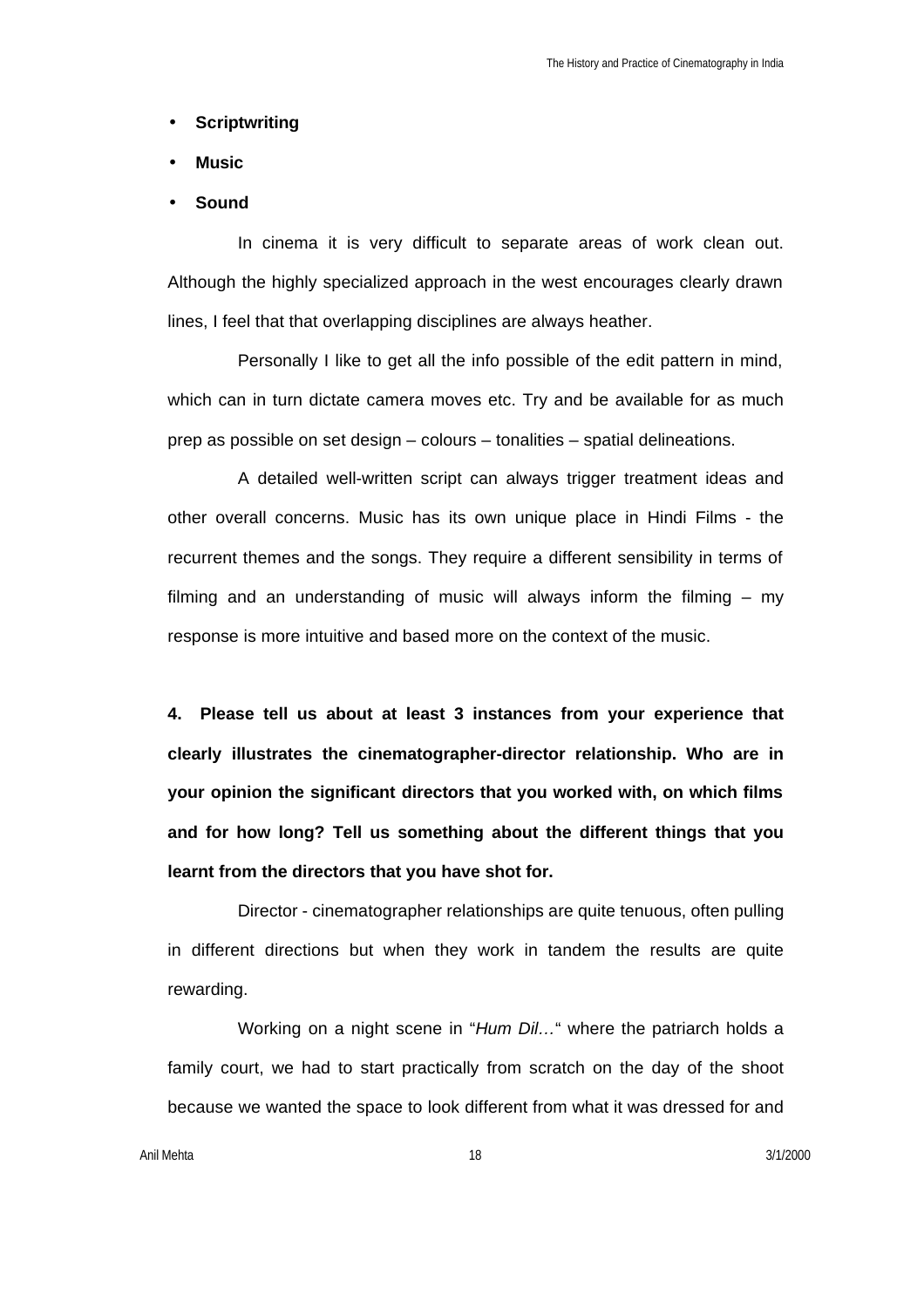wanted to create an atmosphere of impending peril. Right from arranging the furniture, and thereby the character placement, to propping – lighting and shooting, we achieved the scene in that one night. The entire mis -en- scene evolved on the moment.

The lighting pattern was simple and stark – the background receded to black. The entire process was possible because the director and cinematographer were working in tandem. The performances were heightened by the ambience that had been created. A simple scene eventually had come just right. Small joys at the end of the day.

On another occasion much discussion centred around the scene/song that was to introduce the heroine of the film. On location scouts we kept turning down obviously 'pretty' location for one reason or another. The lyrics of the song spoke of how the woman was made of the elements: earth, fire, wind, water. Tthe music had a hard-hitting rhythm – the situation the director thought of was a game of seven tiles. The location eventually (through a process of elimination and persuasion) was the stark and barren landscape of *banni* in kutch.

The texture of the earth became an essential visual element. The song dance - turned into picturising the game in a vivacious manner - a lot of the frills of camera moves gave way to elementary and energetic moves. It was a process of taking away that gave the introduction of the heroine so much power. The editing contributed to the efficacy of the scene by choosing only the material that had this elemental quality.

The point here is that effective solutions usually evolve out of dialoguing. The director, while being the person who has the most to say to all and sundry on a film set, is also the person who has to have a very nuanced sense of listening.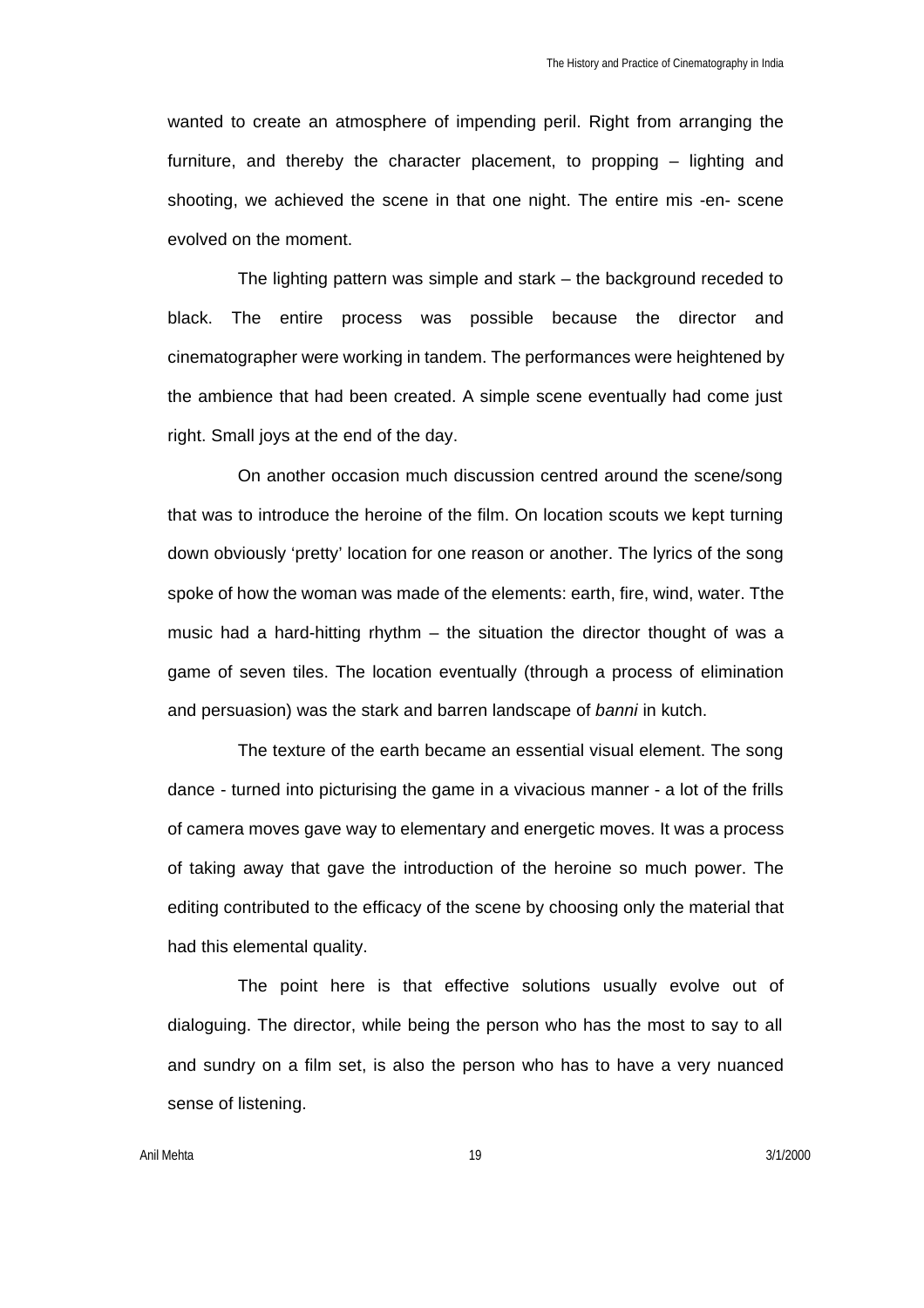Sometimes it is not the lensing or lighting that makes the scene work for the cinematographer – it could be the choice of a T-shirt As on the sets of *Khamoshi*. The costume person brought Nana Patekar his T-Shirt for the scene. Nana looked at it and was not convinced (it is never easy to convince Nana). He looked around and spotted something one of the AD's was wearing – he turned to look at me for confirmation – I turned to the director and the nods went around spontaneously. It was after Nana wore that T-shirt that I realised that the entire image had turned mono-chromatic. We had chosen a printed gray T-shirt for Nana. Seema Binwas was already in her trademark gray dress, Salman Khan entered the scene dressed for his wedding in a black suit and white shirt, we were shooting at Gorai beach on an overcast day when the sky, sea and sand all turn shades of gray.

The tones were just right for the scene, which was a grim moment in the film. May not be a good illustration of director / cameraman interaction but shows how intuitive decisions & collaborative thought inform image making.

Not to say that planning, pre-visualising, careful scripting are not vital to the process. The thing to learn from directors working in the mainstream industry is how to keep your film clear in your head inspite of the tremendous logistical pressures and cultural pressures of various agencies: the distributors, stars, dance directors, action directors, etc.

**5.** *"Without a well worked out screenplay/script and an imaginative director who is willing to take risks to open out possibilities for the camera, the cinematographer's labour is not worth the footage"* **- Comment.**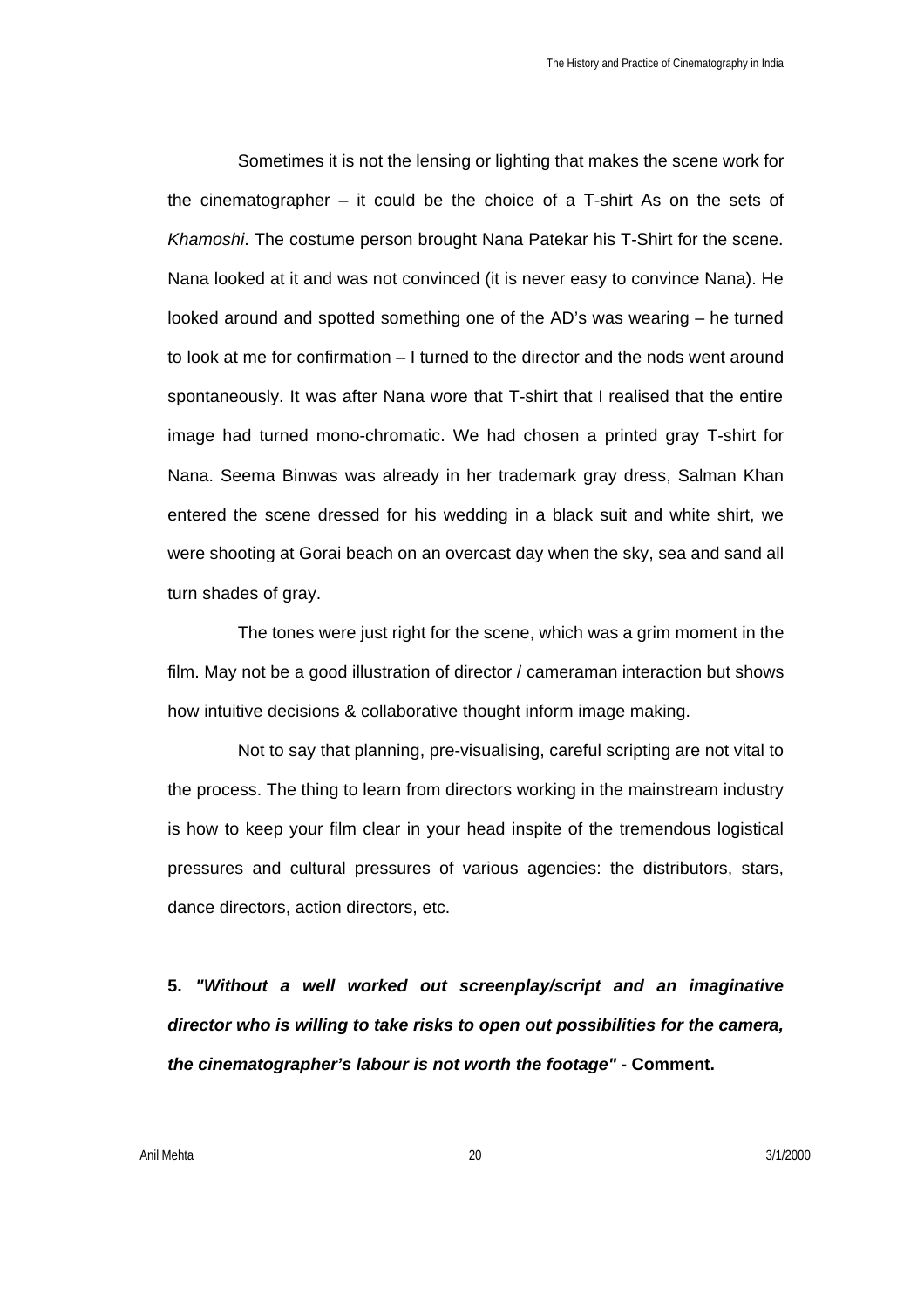This comment is in consonance with what I have been saying about dialoguing – improvising – collaborating – listening – and exploring while on the shoot.

**6. What in your opinion are the different professional and technical demands made on cinematographers in:**

- **Mainstream Commercial Cinema**
- **Parallel Cinema**
- **Documentary**
- **Ad Films**
- **Music Videos**
- **Television Serials**
- **Television Shows**

At a basic level the demand made on the cinematographer is always the same: to interpret the 'text' as creatively as possible in images.

# **7. What are the different ways in which you approach working on film and working on video?**

Film and video – my approach to image making does not change much. In fact in video one has to put in a little extra to try and enhance depth and texture, given that the medium is inherently flatter.

**8. What do you think is the importance and role of new image making technologies, digital and computer aided image making in shaping the work of the cinematographer today?**

New technologies particularly in the digital domain are going to make

Anil Mehta 21 3/1/2000 their presence felt increasingly even in the realm of conventional filmmaking. But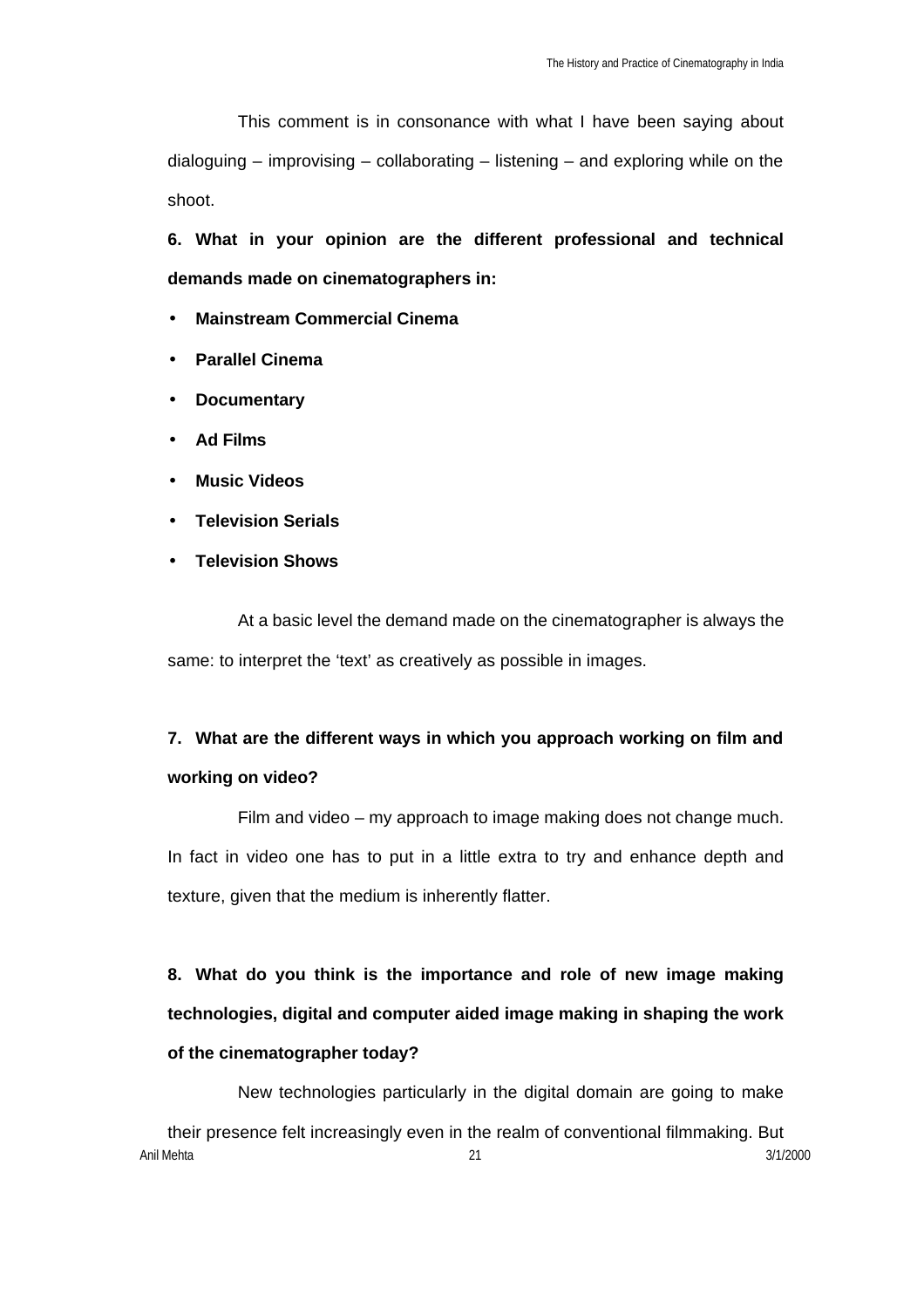the issue of the 'feel' is still pertinent as is in the case of paint and canvas versus the computer, and very sophisticated print and paint machines. The textures of film negative and print have yet to be replicated by digital rendering machines at the mass production level. So, it is a question of time but also a question of finding the right balance - one medium has never replaced another – only helped in redefining its position in the mix. Digital image making is definitely going to become a superimposed layer on traditional modes – but whether it will replace anything I am not so sure.

**What are the international trends that you see emerging in cinematography today? What kind of work do you admire in Hollywood, European Cinema, Other Asian Cinemas (Iran, Hong Kong, Japan, China, South Korea etc.) in Mainstream Indian Cinema, in parallel and regional cinema in India?**

The west is so Hollywood heavy that there are no emerging trends, only entrenched ones. The overlay of digital imaging is becoming more and more obvious.

The only really interesting trend to emerge in the recent past has been in Iranian cinema where the modes of storytelling have been adapted to their new habitat so effectively that it informs the cinematography in obvious ways. The simplicity of the solutions is what impresses a lot. It is a kind of unobtrusive but incisive presence of the camera. Mainstream Indian cinema has moved towards improved 'packaging', so to speak, the look of the product has suddenly been upfronted. But because that means employing more articulate technicians – who can 'deliver the goods' so to speak. In some way one hopes that it will inform 'the way' things are said as also 'what' is said.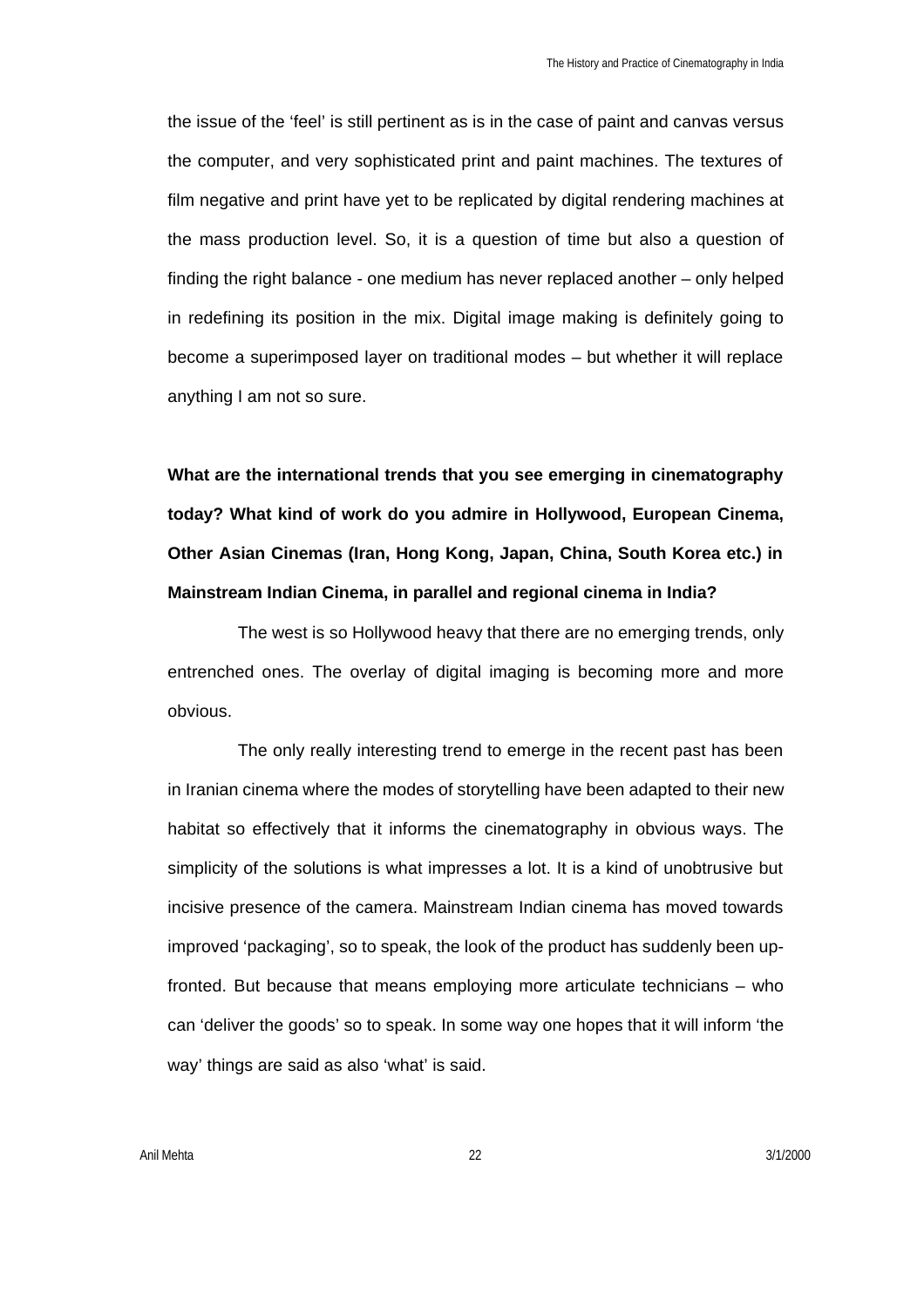# **10. What are the trends that you see emerging in Documentary cinematography?**

Not having worked in documentary and not having seen any work of late, there can't be much to say, except that documentary even as a niche activity in the Indian context is fast becoming extinct. Programming on TV is probable the cause.

# **11. What are the trends that you see emerging in cinematography for advertising?**

Cinematography in Advertising will go the digital way, as the pressure to be at the cutting edge of technology is very high in Advertising. Which means many more buttons will be pushed and 'The look' achieved in 'Post', pushing basic cinematography further with its back to the wall.

**12. Do you perceive a difference between the cinematography of the mainstream film industries in Bombay, and in the South? If so, what is the nature of this difference? Is there a difference also in terms of the work culture, professional standards etc?**

The industry in the south is definitely more professional. The crew that mans the camera is usually more proficient - good at pulling focus, understanding lighting, etc. They also take the lead in acquiring newer machines / cameras etc. Why this difference in culture, one can only guess, as it is not as if the Bombay industry is strapped for cash.

# **13. Do you think there are different schools of cinematography, in India as well as internationally?**

Anil Mehta 23 3/1/2000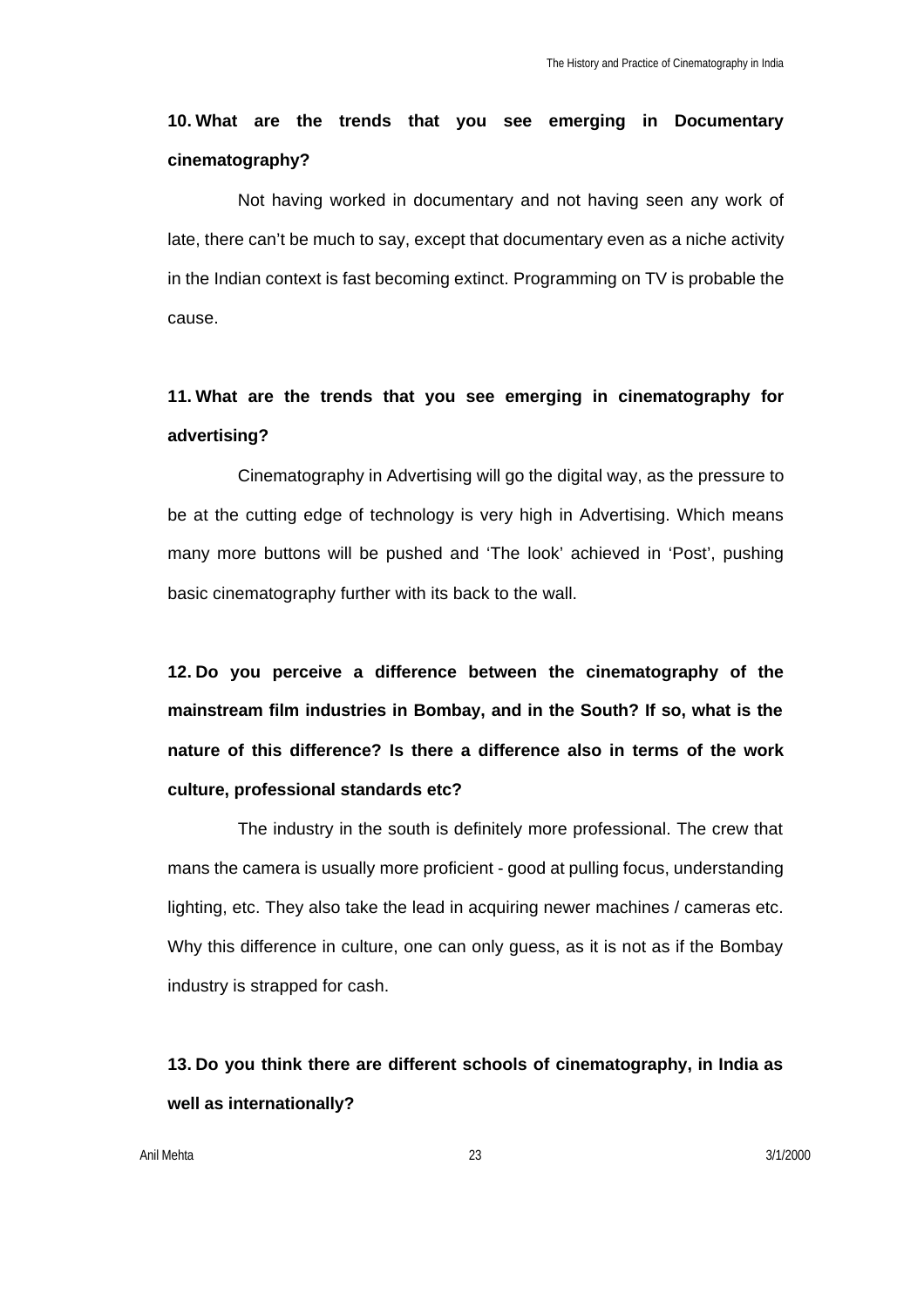Basically one would like to identity two broad approaches in lighting: realistic and expressionistic. The former probably derives from a western (approach) way of thinking. Whereas the expressionistic is more the indigenous mode of expression, where issues like 'source', 'continuity' are treated with casual indifference – more emphasis on the effect of the moment – the expression of that image.

# **14. What kind of cinematography would you have very negative feelings about?**

I have learnt to learn from most forms of expression – it is the prerogative of the learned to discard.

# **15. How do you keep up with new trends and ideas in cinematography? What are your sources of information on new developments?**

The American Cinematographer magazine is a good fall back to keep abreast of technological moves internationally. One tries to pick up whatever is published in India – unfortunately not enough is done nationally on this front although Sunny Joseph is trying hard to sustain a mail group on the net.

# **16. What is the level of your interaction with other cinematographers? What issues would you discuss with your cinematographic colleagues?**

Casual and personal – but there is more fraternising amongst cinematographers than among most other professionals. The level of debate is restricted.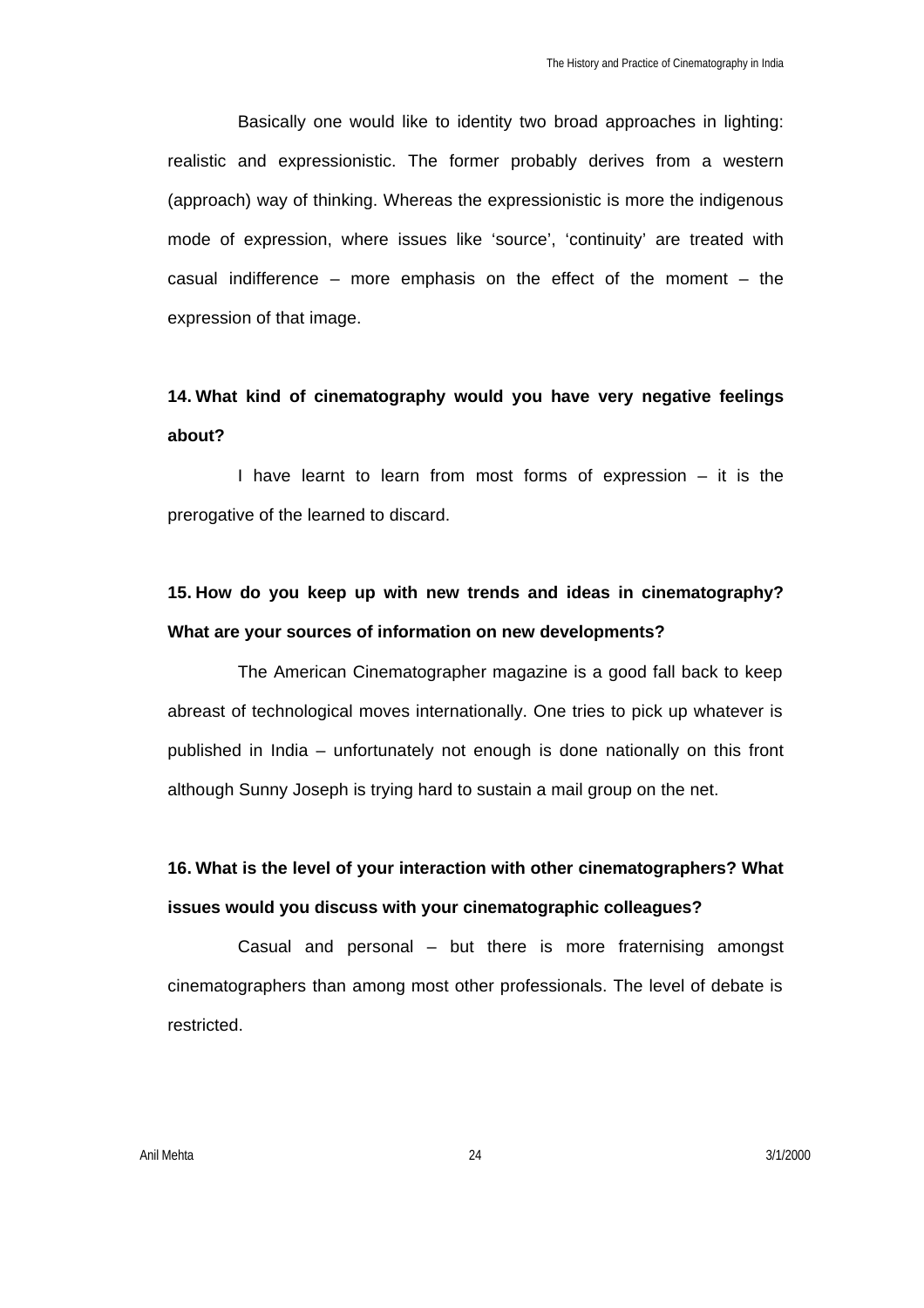**17. Are there enough forums for debate and discussion on cinematography? What are the role of the associations, guilds and other organisations of cinematographers?**

If the dropping level of interest in the activity of Cinematographers' Combine is any indicator, then it can be seen that it is very difficult to sustain any serious forum.

**18. What is your opinion about the practice of giving awards for cinematography? Has this helped raise standards? Has it encouraged unhealthy competition and patronage networks?**

Awards do help in raising awareness – currently Award ceremonies in the industry have become profitable events and so are losing credibility. This is encouraging patronage circuits.

# **19. Do you think that cinematography gets the critical attention it deserves in the press and in film criticism/reviewing?**

Film Reviews are currently at their lowest ebb. No critical faculties are at work and the comments on the technical aspects of the film are always fatuous.

**20. Do you think that the ordinary viewing public in India is sensitive to and aware of the contribution made by the cinematographer to a film or television programme?**

Not really.

**21. Why do you think there are very few women in the profession of cinematography? And why are so few women taken on as assistants?**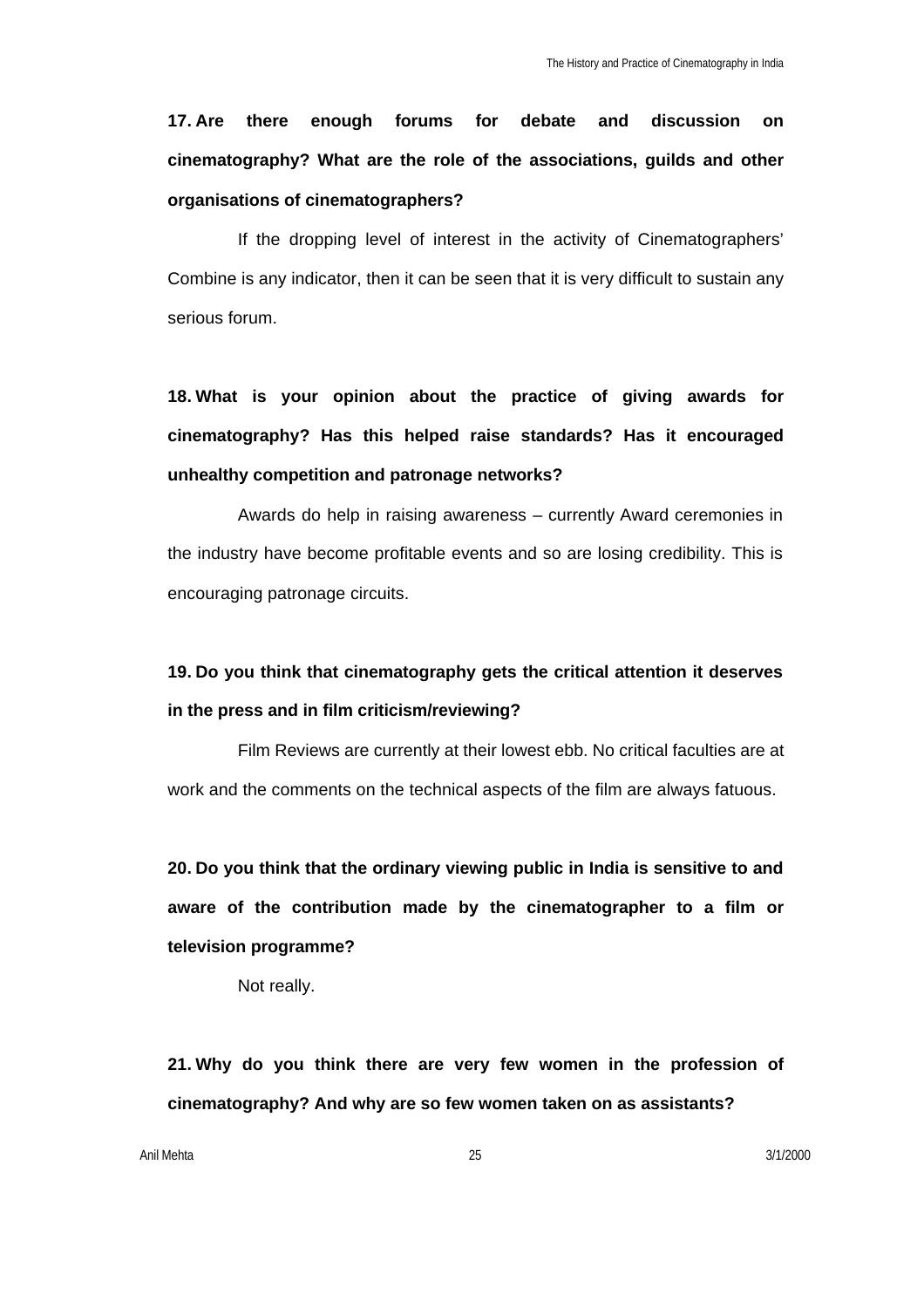It is traditionally a male preserve, so it will take its time for women to brave through. Some are working at it.

**22. What do you think of the payments given to cinematographer? "Cinematographers are well paid but highly exploited." - Comment**

Cinematographers are paid well in the advertising industry where the 'look' is accorded prime place. In all other areas cinematographers are exploited. Now with *Mission Kashmir* I am told that the trend is being bucked.

**23. What is your opinion on the payments and working conditions of assistants, light boys, grips electricians etc.**

Improving but lack of safety nets and unionisation make them quite vulnerable.

**24. Do you find yourself having to become involved in protecting the interests of the camera crew often? Why is this so?**

Often.

**Section V: Technical Questions and Issues.**

### **1. Pre-production planning**

**1. Given a choice between Film and Video what would you like to work on and why?** 

Film is a more versatile medium although it may be assumed that there is more scope for manipulation in video.

Anil Mehta 26 3/1/2000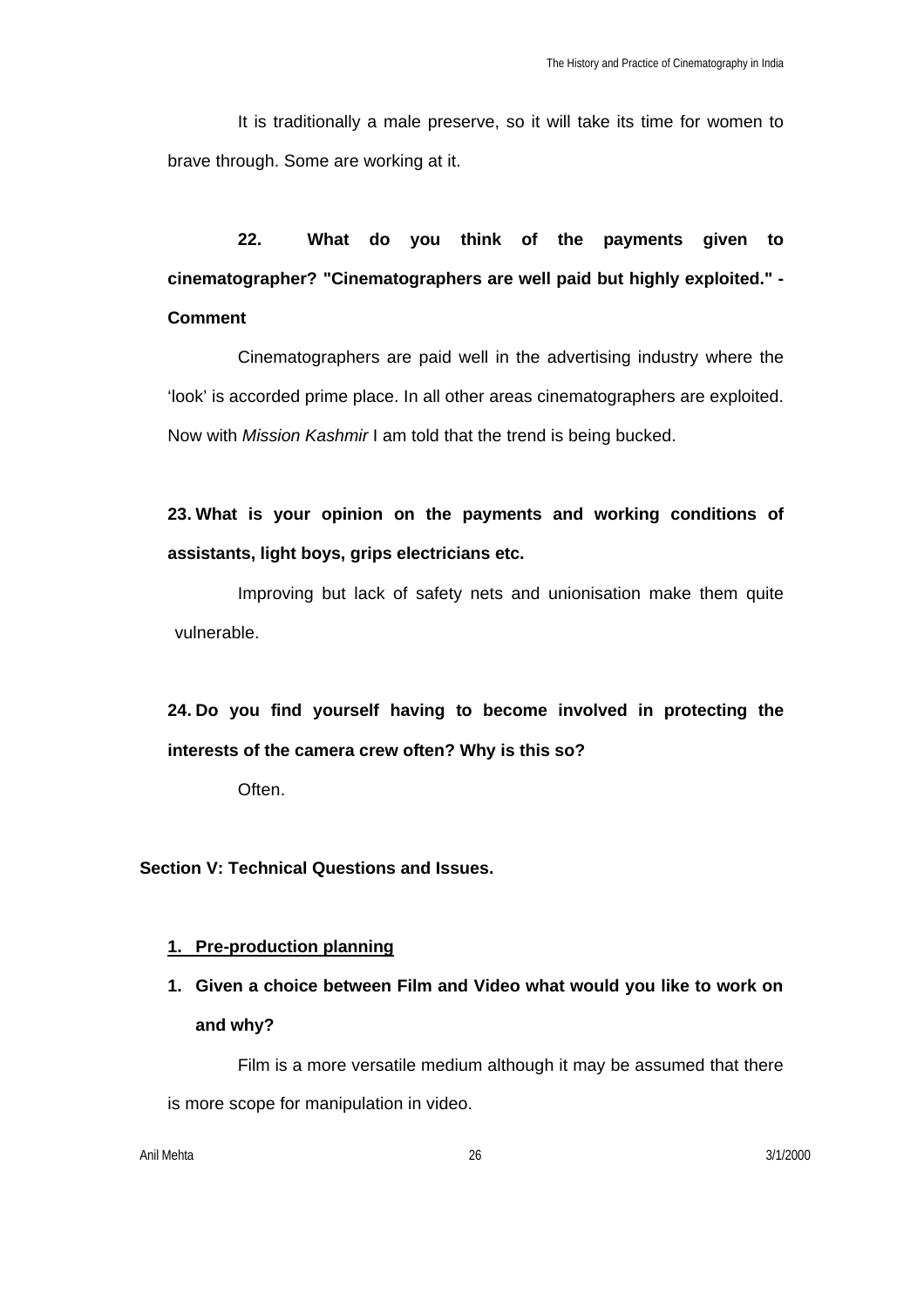**2. What are your preferences in terms of the following and why: In Film & in Video Accessories & Gadgets 16mm Beta Video Assist 35mm Digi Beta Remote Control Cinemascope Mini Digi Lighting Fixtures Hi 8 Steadycam (In which situations would you choose to work with which of the above)**

Although most cameramen resist the Video Assist, I feel it is a good tool for the director, and if he can use it well he should. It fosters a stronger Director-Cinematographer relationship if there is mutual trust.

# **3. What are the different meters that you feel are essential to your work, and why?**

Incident & Reflected. I like the reflected spot to be on me at all time so I can keep a close watch on tonalities. The spot often overrides the decision of the incident meter.

**4. How much say and involvement do you have in discussions about sets, locations, costumes and props? What are the things that you think have to be kept in mind when discussing these questions prior to production?** 

I like to involve myself quite closely with these decisions but I also feel it is the prerogative of the director. For example, my involvement with costuming was closer in '*Hum Dil…'* than in '*Lagan.'* I am always available for location scouts and have a lot to say about the props featuring in the shot.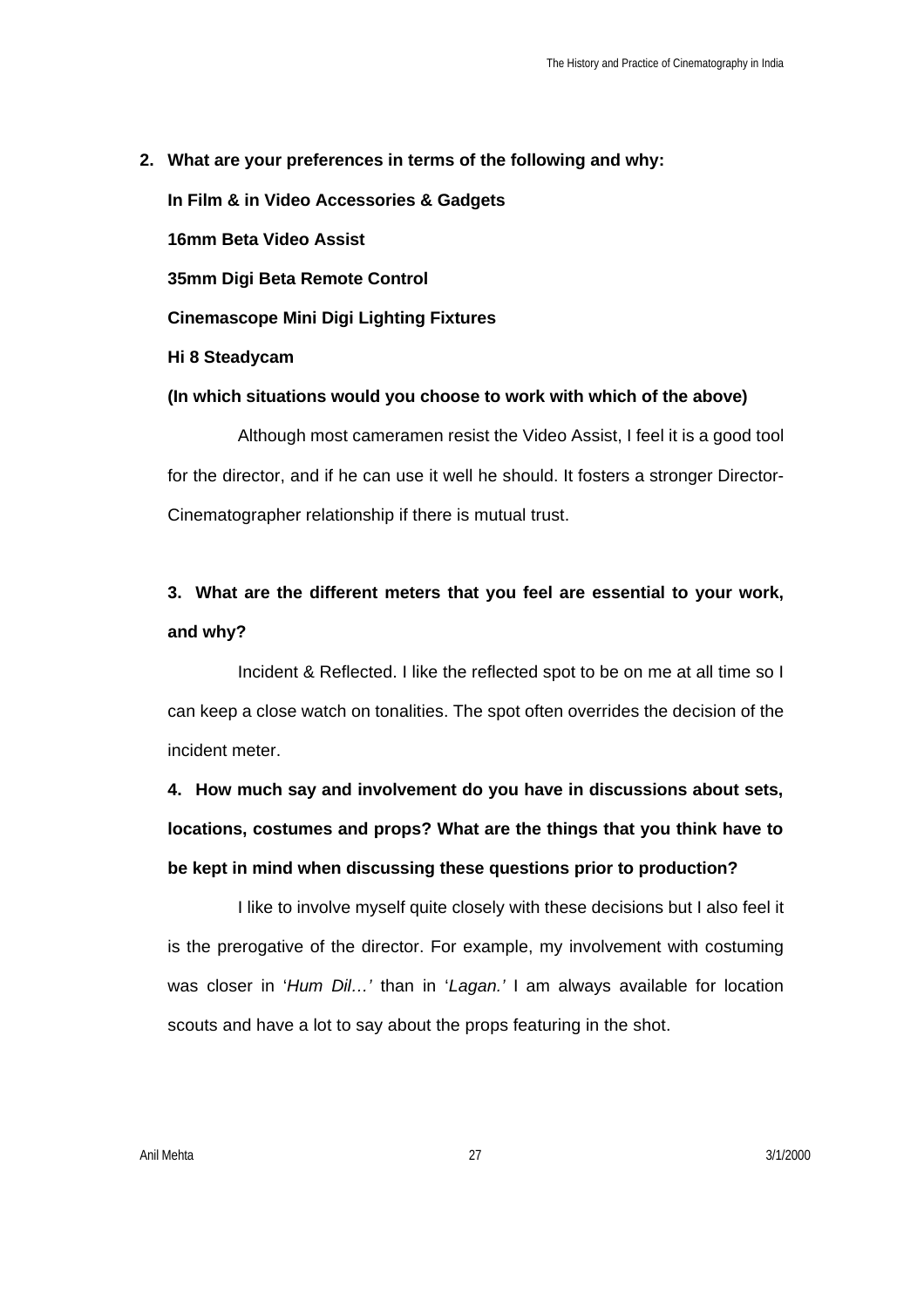**5. "If we do a comparative analysis of the heads and amounts of expenditure in an average film, we find that the least amount of money is actually spent on what the film is going to end up looking like" - Comment**

Not necessarily on the films that I have worked on.

**6. What are the different kind of tests that you are able to do, and would like to do prior to filming (In terms of equipment and stock tests)?**

Not always able to execute but would like all lenses to be tested for sharpness & colour consistency, the camera for image stability, and the stocks for exposure range in practical conditions.

**7. What is your opinion on the general standards of maintenance of camera equipment, lights and accessories?**

Poor. But a certain quality consciousness is entering this domain.

**8. To what do you attribute the absence of innovations in technology, equipment and accessories, especially with relevance to Indian conditions? What can be done to remedy this?**

Economic considerations. There is just no money for R & D as the entire trade thrives on copying designs and making them available for the cheapest rates possible. The money you pay to hire lights in India, you may end up only with the knob of C-stand anywhere else in the world. Only individuals initiative at ones own expense can remedy this.

**9. What in your opinion is the importance of lab reports on stock tests? How do you decide upon a particular laboratory?**

Anil Mehta 28 3/1/2000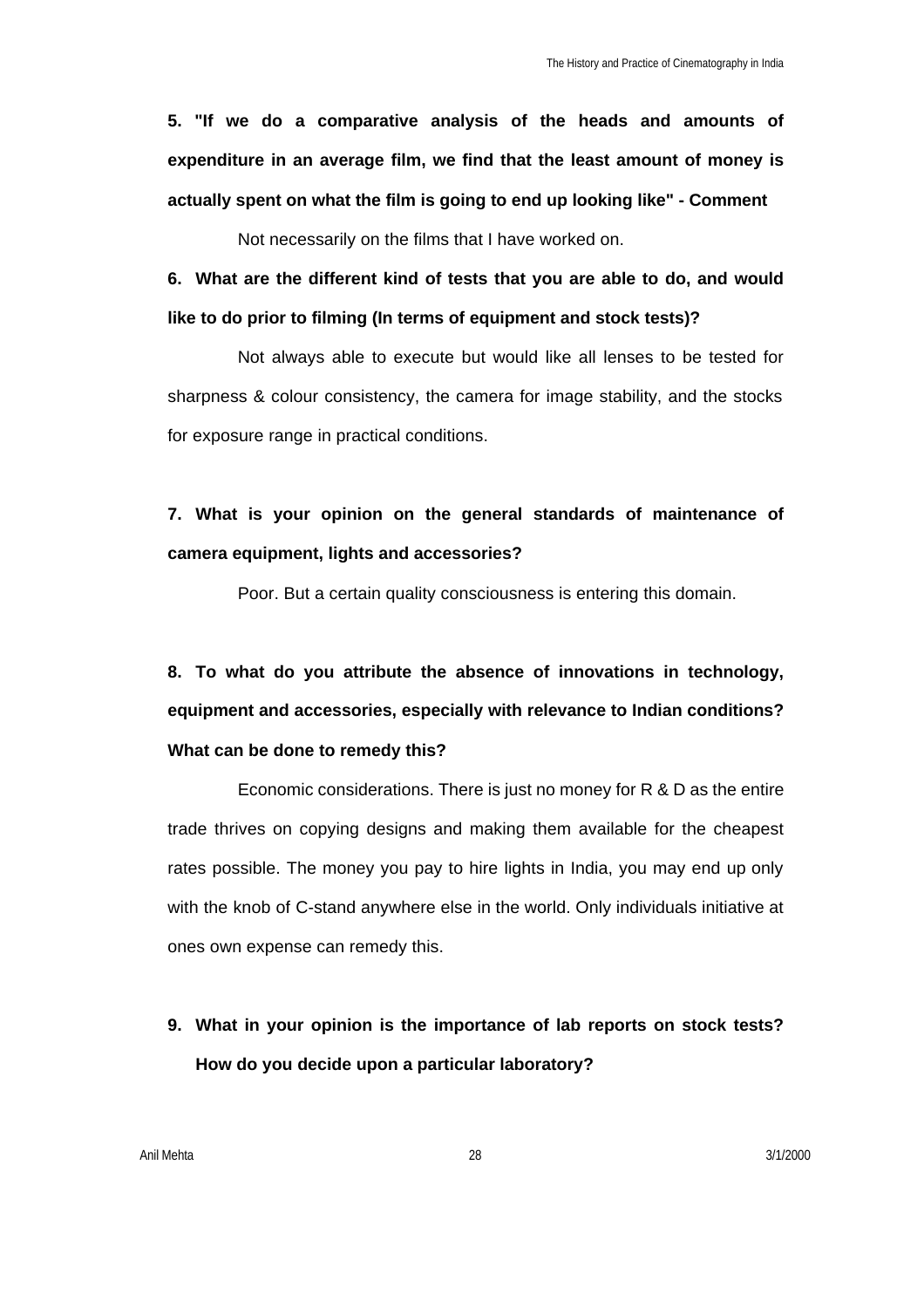Labs have a long way to go in terms of standardisation, so test reports etc. don't have the same meaning. It is more the 'what you see is what you get' syndrome. Lab decisions are also economic production decisions. The lab may be giving you credit on stock, the lab owner may be a co-producer. Lots of factors come into play that are not strictly in the domain of the cinematographer.

#### **B: Lighting**

**1. When you begin thinking of a lighting design for a film, do you work towards an overall look for the entire film, or do you work out your lighting scheme in terms of different sequences, scenes and shots? How do you realise 'the look of a film' in your work?** 

We are quite far from being able to decide looks for the film which are derived from processes in the labs etc. However, films if thought out from the start take on a life of their own. Costumes, set design, the director's sensibility all start informing the cinematographer's Look. A cinematographer first derives his cues from the director's pre-occupations. For *Khamoshi*, e.q., the palette was going to be lean. So the treatment was never elaborate. In fact in certain sequences one sought the monochromatic effect. These things flow from the script - a sensibility starts to permeate the work. I am not sure if one can articulate all the determinants of 'the look' before one starts shooting. They emerge as you go along, as the work grows.

Anil Mehta 29 3/1/2000 Sometimes scenes dictate their own lives. So, to revert the question, there is no set routine. Both planning & improvisation go hand in hand. In *Lagaan* one of the themes is the lack of rain. The choice of location, the palette of the costumes is all dictated. In *Lagaan* browns dominate the film, in fact we had to have a lot of green shrubbery cleared around the set. Cool tones in costuming were a no-no. Very often there was a slight warming filter on the camera. The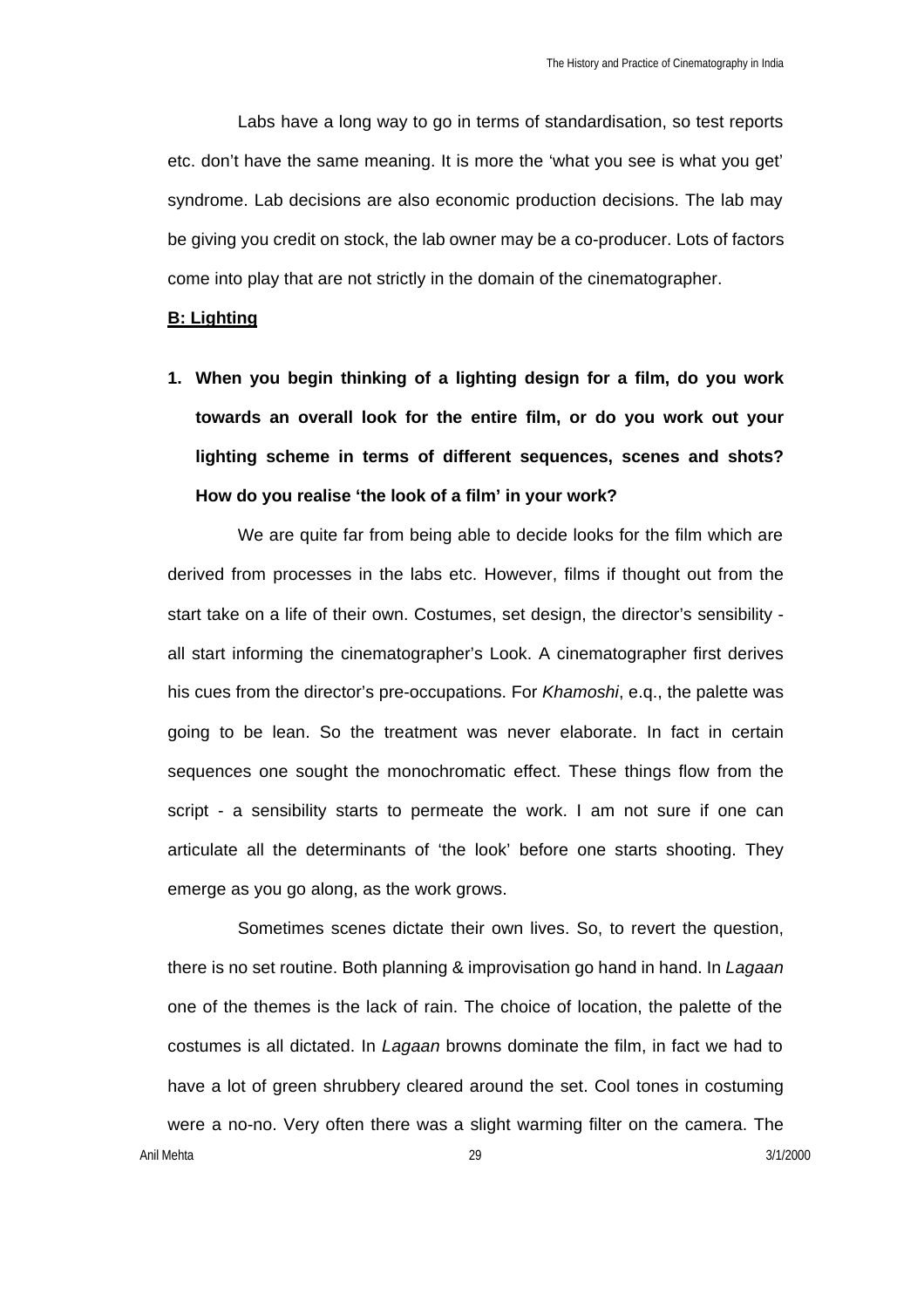light was preferable if it was harsh, quite a non-glamorous look for a commercial film. But in a romantic song one allows for softer light colours in the costume, one gets greens and saturation goes up.

In *Lagaan* again, there is song towards the end which was called 'gloom' because of the mood in the village. The light is stark, harsh and directional, giving the mood its due treatment, whereas a song on the festive occasion of Gokul Asthmi in the same space in the village takes a very different treatment. Soft well rounded light - an array of chinese lanterns were rigged like a canopy - with some gold diffusion on the camera. So mood is a big determinant for me in a narrative film.

### **3. How do you begin to light a set?**

No rules, but again in narrative film the dictatorship of the actor is quite pervasive. Character placement and movement in the set is probably the main consideration. But I do look at all textures & spaces available on the set and try and pick them out for visual appeal, although a scene may demand that you eliminate detail & depth. In *Khamoshi* there was a large area of textured glass that separated two rooms. I remember spending a long time setting up lights in the next room to create on interesting pattern on the glass.

**4. Do you light for the frame, or for points of emphasis within the frame? Does Lighting determine the frame, or, does framing determine the lighting?**

More often the framing determines the lighting but there are instances when a lighting dictate may alter the frame.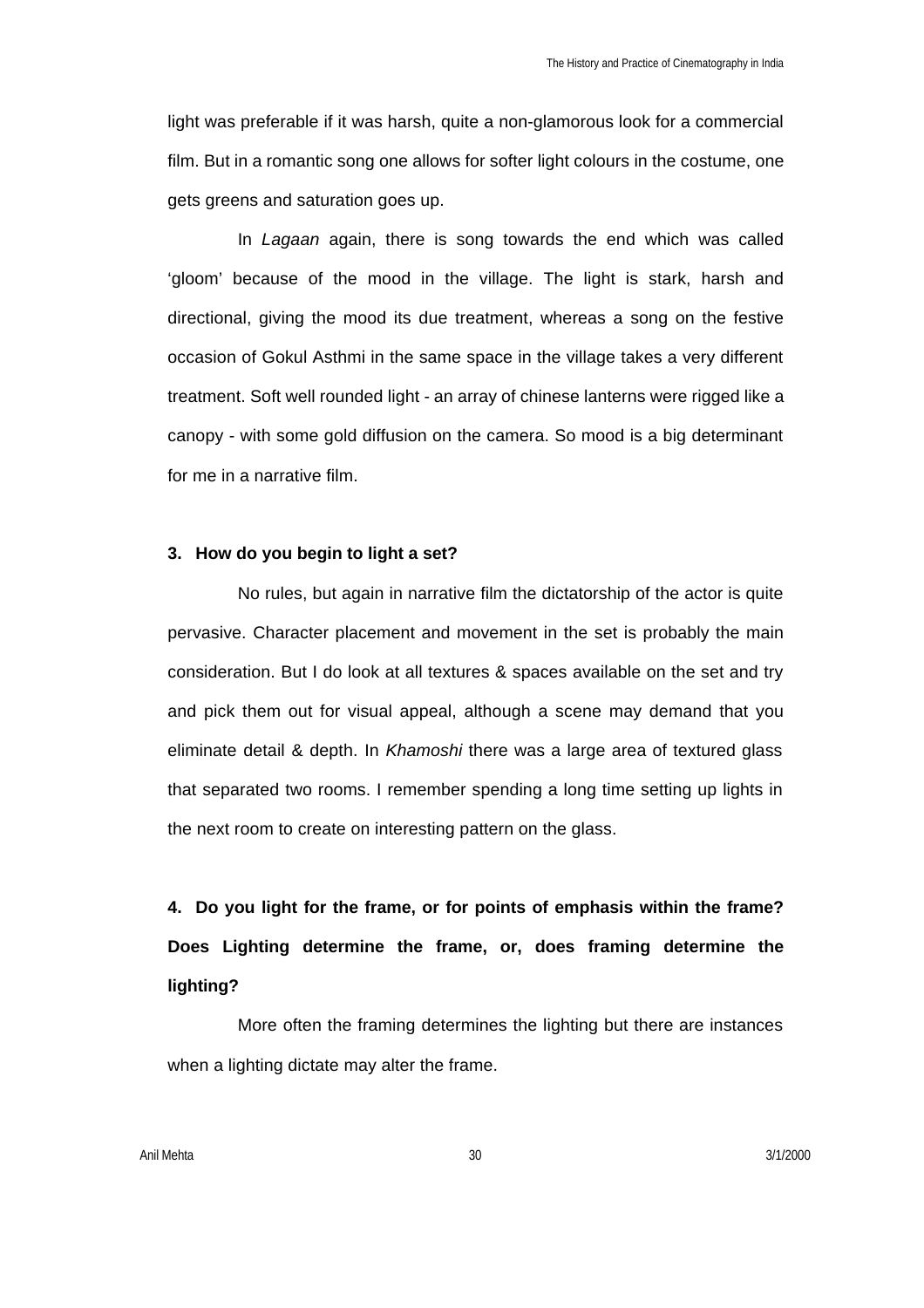### **5. What are your preferences in terms of specular/ bounced/ diffused lighting, and why?**

The quality of light is determined also by the content of the scene. On many occasions in '*Hum Dil'* I have lit Aishwarya (more an icon than a face) with specular directional light. For example, in the confrontation scene with her mother the lights have no diffusion, but in the marriage ceremony song '*Aankhon Ki'* it is soft ambience that suffuses the entire set. In advertising, more often than not, one is using very soft/diffused light - as every frame has to have the quality of a 'seductive object'.

#### **6. What kind of filters do you use, in what contexts, and to what effect?**

Filtration is also a function of the context. But in the past few years, I have been moving away from filtration. Mild diffusion, occasionally warming filters.

### **7. Do you like to work for a 'lit' feeling or for an 'unlit' feeling? Why?**

Ideally one would like to work towards the unlit feel - I try and use ambient light as much as possible but given our problems of the through chain of processing, projection, etc. one tends to overlight a fair bit.

### **8. Do you ever mix Tungsten and Daylight? In what situations? Why?**

Tungsten & Daylight mixes can be used interestingly and I have used mixed colour temperature quite often - it allows you to create colour separation through light and any way in lived/real experience colour temp is never uniform.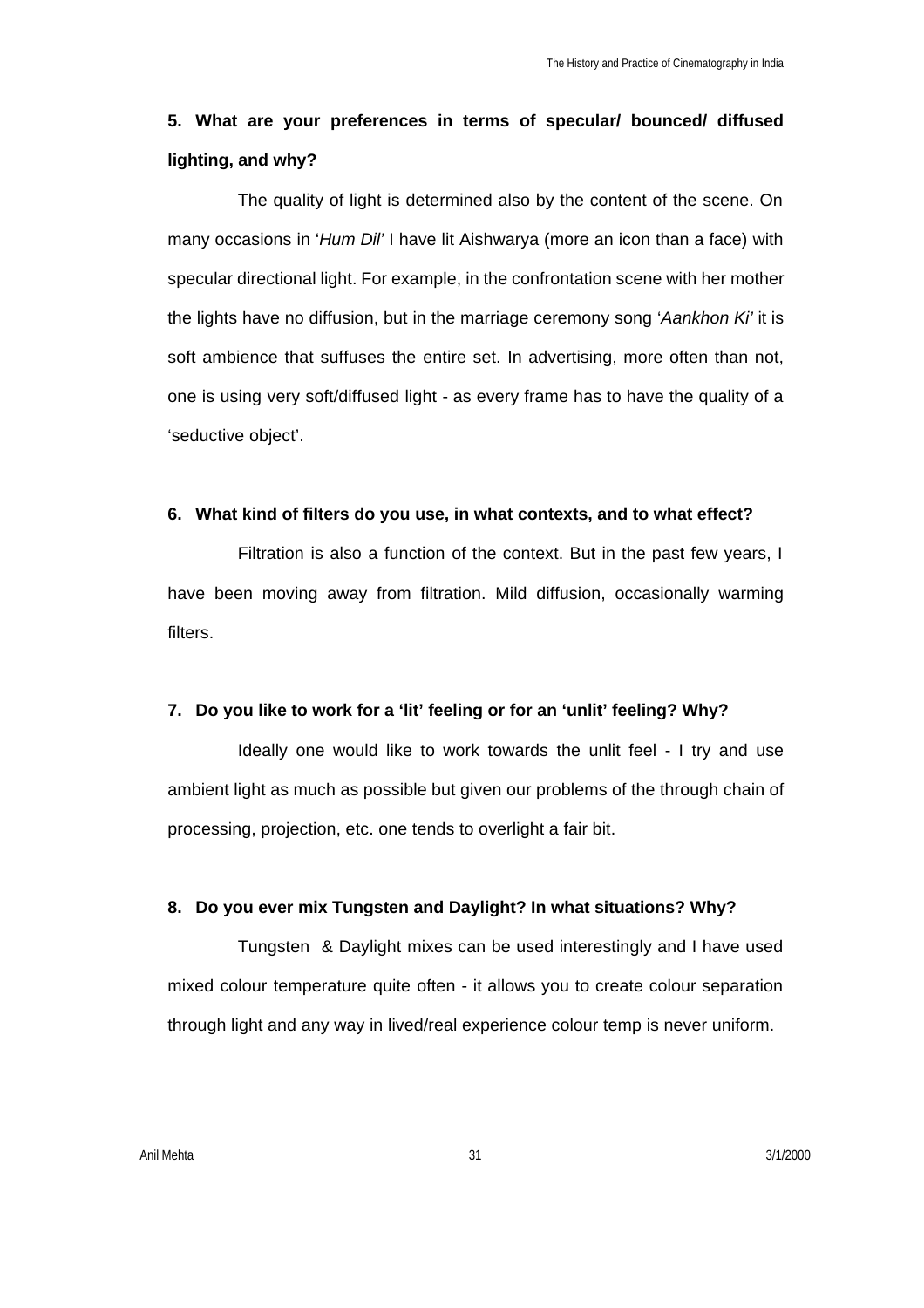# **9. "The Film Industry wastes a lot of power. There is a lot of unnecessary lighting in films today" – Comment.**

Tend to agree. So my light requirements always tend to be modest. My lighting assistants invariably have to end up ordering extra units on the shoot.

**10. How much room or leeway do you give to the possibility of changes in your lighting scheme in terms of variations (clouds, sunshine, changes in the weather etc.) in the light condition in your locations? Do you incorporate such variations into your lighting pattern, or, do you insist on taking shots at particular time and only under pre-determined light conditions?**

One tries to be as adaptive as possible, given the scope of the film. But in *Lagaan*, for example, I had huqe arguments about not shooting in overcast conditions, as the text of the film spoke of 'Lack of rain', no clouds, etc. Not that I had my way entirely in the context of determining the time of day for the shoots/scenes.

# **11. Do you insist on working at a particular aperture setting for a film? Do you have a favourite aperture setting? Why?**

No. No fixed aperture setting for the film. But using aperture as a device – yes. Trying to open up to lose depth and vice versa. Also to try and not use apertures where the performance of the lenses gets affected, like high f-stops in wide lensing.

**12. What makes a location or a set interesting to work with in terms of Light? What can we say is the 'feel' of a location? In a given location or set,** 

Anil Mehta 31/2000 3/1/2000 32 3/1/2000 32 3/1/2000 32 3/1/2000 32 3/1/2000 3/1/2000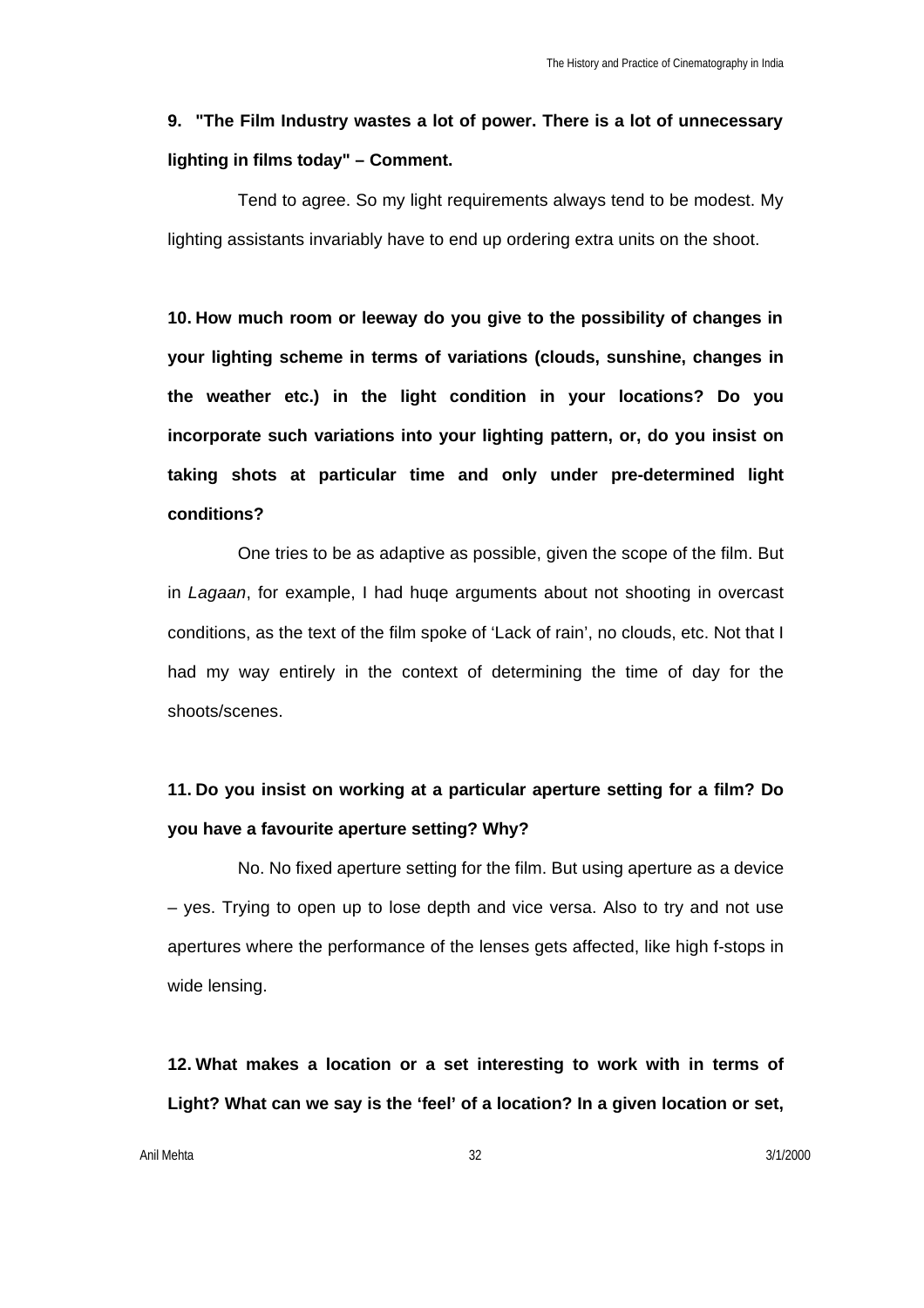**how do you consciously incorporate natural light sources, available practicals like lanterns, firelight, candlelight etc., architectural features like pillars, doorways and different elevations in the designing of your shots and lighting?**

The question does not lend itself to verbal explanations. One takes it as it comes. The attempt to incorporate all the elements available (lighting/architectural) into your scheme is there and also to allow all these features to inform your scheme.

**13. Do you ever experiment in terms of playing with differences in exposure for different takes of the same shot?**

Not much.

# **14. How do you work in the possibilities of camera and character movement into your lighting scheme for a given shot?**

The camera and character movement is generally known before one lights. However in a song sequence In '*Hum Dil*…' the '*Nimabooda'* song, I saw that it was a wrap around set and the dance was going to be choreographed in the round. So I rigged a huge unit from the catwalk - to allow for fluidity in choreography of both camera & dancers.

**15. Do you like to use the idea of moving your camera between different intensities of illumination in a given space? Or, do you prefer evenness in terms of lighting on the set?**

Both, depending on the scene. But 'evenness' is more the dominant dictate.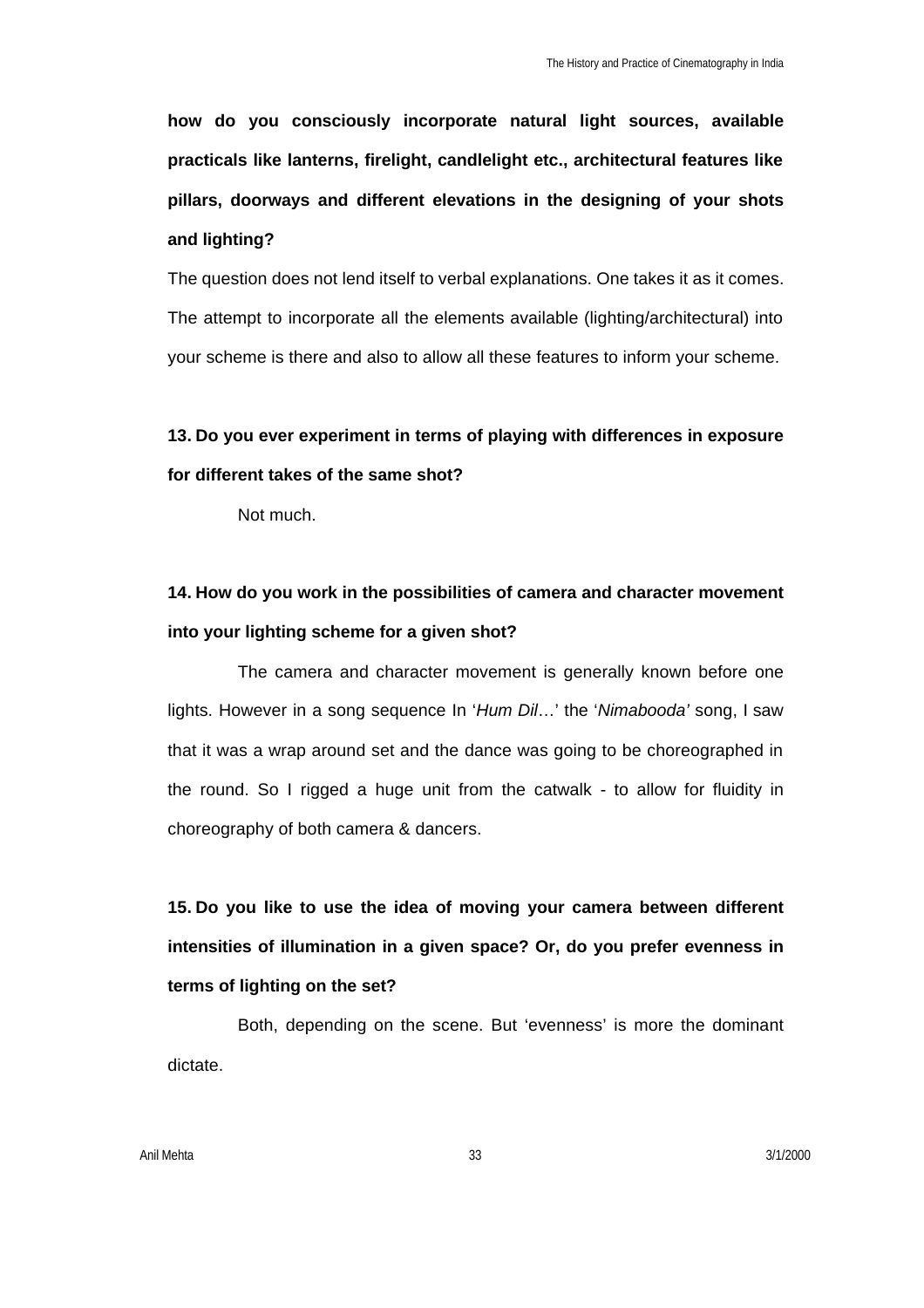# **16. Have recently developed faster film stocks changed or had any impact on your overall philosophy and pattern of lighting?**

No, not the overall approach, but just some more possibilities - like using real flames as a source of light which may not have been practical with slower stocks.

### **17. When do you say that the lighting for a shot is done?**

When it is done - and then continue to tweak it through the takes.

### **C. Framing**

**1. "The presence of a video monitor or video assist diminishes the autonomy and authority of a cinematographer on a set in terms of determining the framing of a shot" - Comment.**

Yes it does and gets obtrusive too. But like any other new gadget, you have to allow it the space to settle down. It is an essential director's tool and directors have to be mature about it. They feel they have become camera operators by looking at the box there.

**2. How do you guide the viewer's eye within the frame? Through graphic elements, symmetry/ asymmetry, volume, light or colour.**

I guess all elements are used - some more often others.

**3. What are your preferences in terms of working with different camera angles?**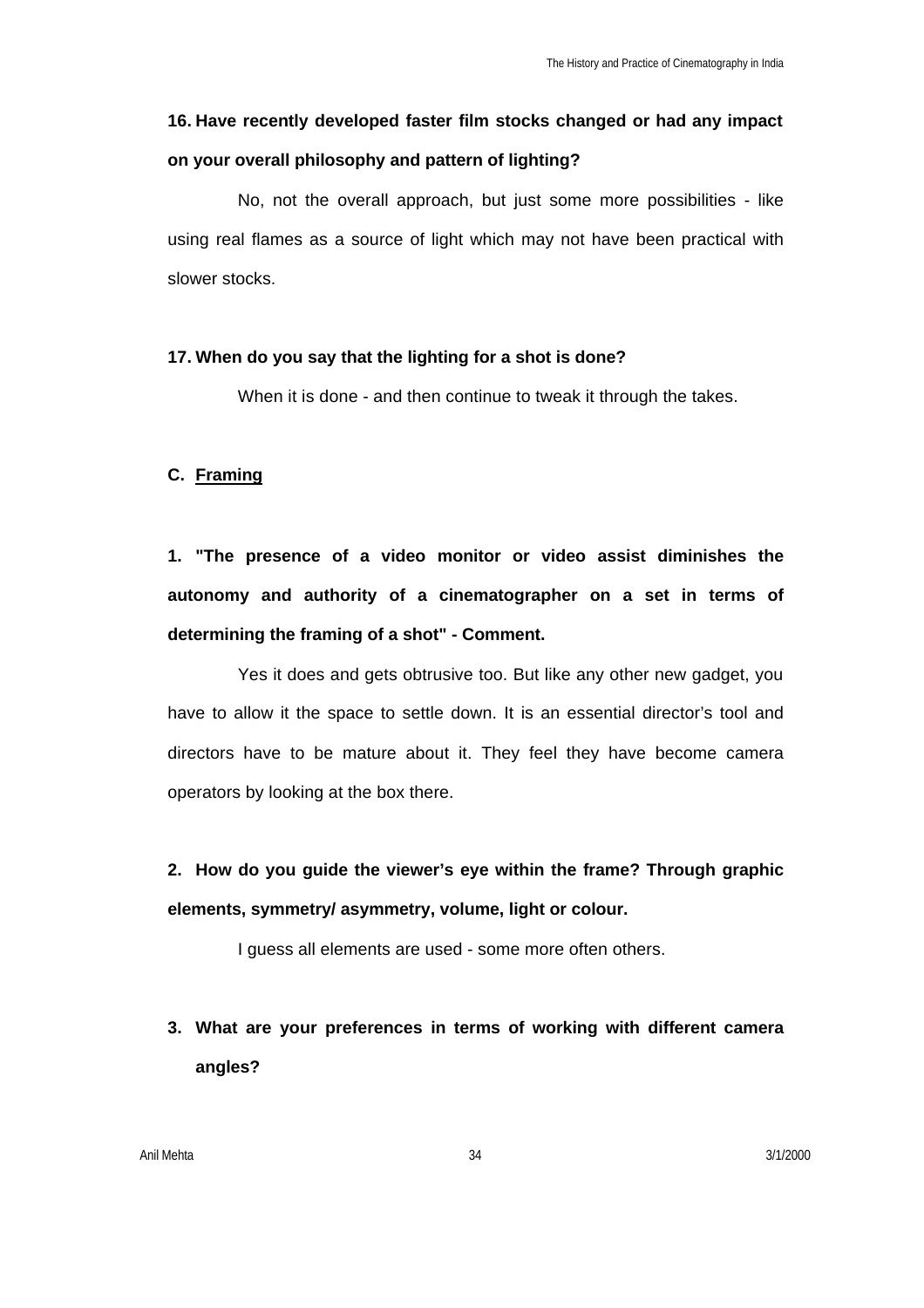No *a priori* preferences, but as a general practice I prefer not to use obtrusive angles that draw attention to themselves.

# **4. How do you create depth in a frame? With the help of light, or colour, or both?**

Both. But more often light is more in a cinematographer's control.

### **D. Lenses & Lensing**

# **1. What are your preferences in terms of working with block and zoom lenses?**

Blocks generally, because they require more rigour and create more consistency in look (in terms of lensing) and are sharper.

### **2. Which makes of lenses are your favourites? Why?**

In India you shoot with what you get, particularly in anamorphic.

# **3. Do you think that variations in focal length have expressive and subjective connotations? Please give examples to illustrate your opinions.**

Variations in focal length are obviously an expressive factor. If one is not restricted by overinterpreting the word 'Normal' for 40-50 mm in 35mm, lensing it self lends itself to an expressive element in the narrative.

**4. Does working in different aspect ratios have any relationship to the kind of lensing that you would go for? Compare between film and TV, and between 16mm, 35mm and cinemascope.**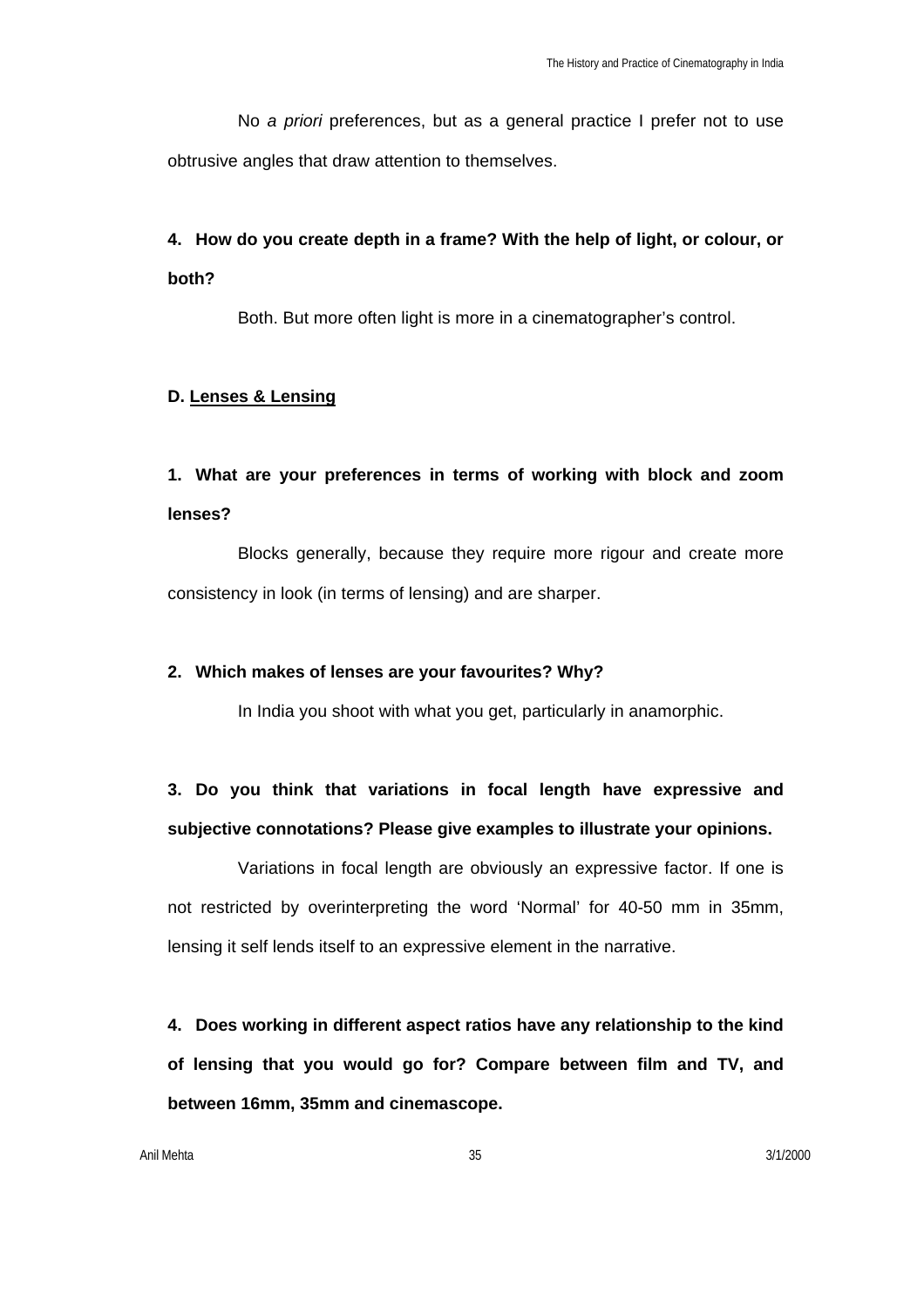Only to the extent that the medium's limitations have to be kept in mind. For example, Anamorphic is quite a compressed format with shallow depth but large angle of view. So one is trying to create depth in cinemascope. In 16mm one is trying to keep the image crisp so that the medium's loss (in sharpness) is kept in check.

# **5. What in your opinion is the subjective and aesthetic factors that makes zooming different from moving the camera itself?**

Moving the camera itself is always more dynamic as it continually changes P.O.V. The zoom I tend used very selectively & rarely, although the zoom can also have expressive use. I have used a lot of snap zooming in one song in '*Lagaan'* to create an added sense of urgency/energy to the shots pulsed with music it seemed to work. The line between effective and gimmicky can be thin.

### **E. Movement**

I feel all movement is related to the context of the shot. Although not only movement but even sound can inform the subjective experience of the duration, or 'time value' of a shot.

Generally, I feel that all decisions regarding the amount/kind of movement in a shot are context/scene based. There are scenes that demand a totally static treatment. Some shots/scenes take violent hand held work, while others fluid steadicam. So the camera movement style flows from the context and text.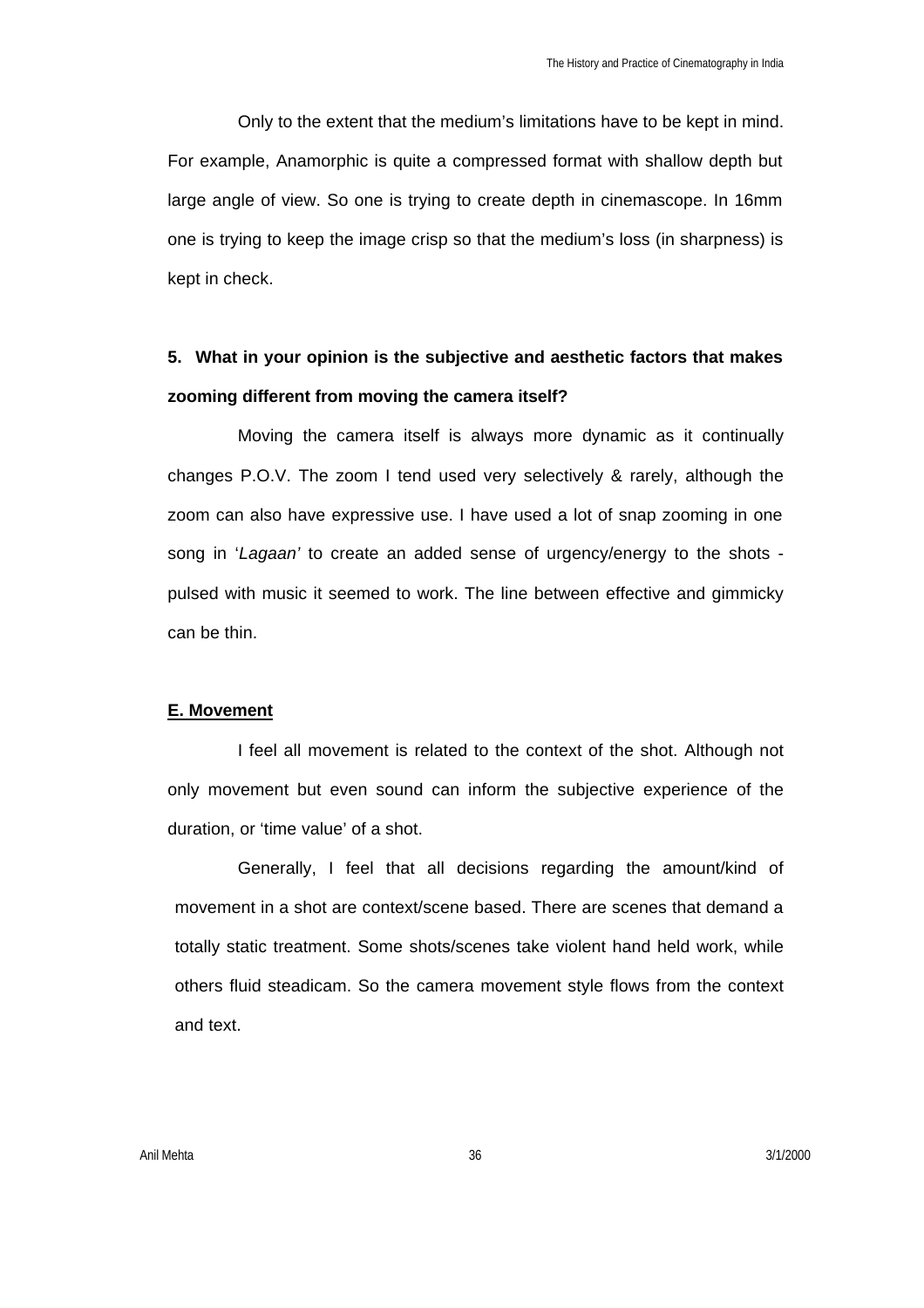#### **F. Colour**

One does think about the use of colour in narrative film as an element that can contribute to the 'meaning' of the film. One does engage with the 'art director' & 'costume person' to arrive at a palette for a film. There have been instances then one has tried to achieve a monochromatic look for particular scene/shot. But no, I don't work with 'codes'. Red can mean many things and meaning is derived from context. Red can be 'bright', can be grim, it is like Pudovkin's 'close up' - it's how you use it.

Video colour rendition has a long way to go.

### **G. Laboratory & Post Production Work**

Unfortunately not much leeway is provided by Indian Labs. Our struggle currently is to standardise processes. If we are able to get consistent prints and consistent processing, we are content.

I spend considerable amount of time with the colourist on the Analyser, trying to active a consistency in our grading. There are limitations to colouration that an analyser can offer. Getting the extra by altering the processing in an Indian lab is still a risk, although I am told things are improving. We have recently seen some bleach-by-pass tests done at Adlabs. The fact that the tests were done is an achievement in itself.

In video the manipulation of the image has become so 'cheap' that it has led to a 'too much to soon' syndrome. The colourist, the director, the editor, the producer all step into the area because the medium offers you a 'what you see is what you get' deal. The cinematographer, I feel, has chosen to stay out of a very crowded space unless he is specifically called in.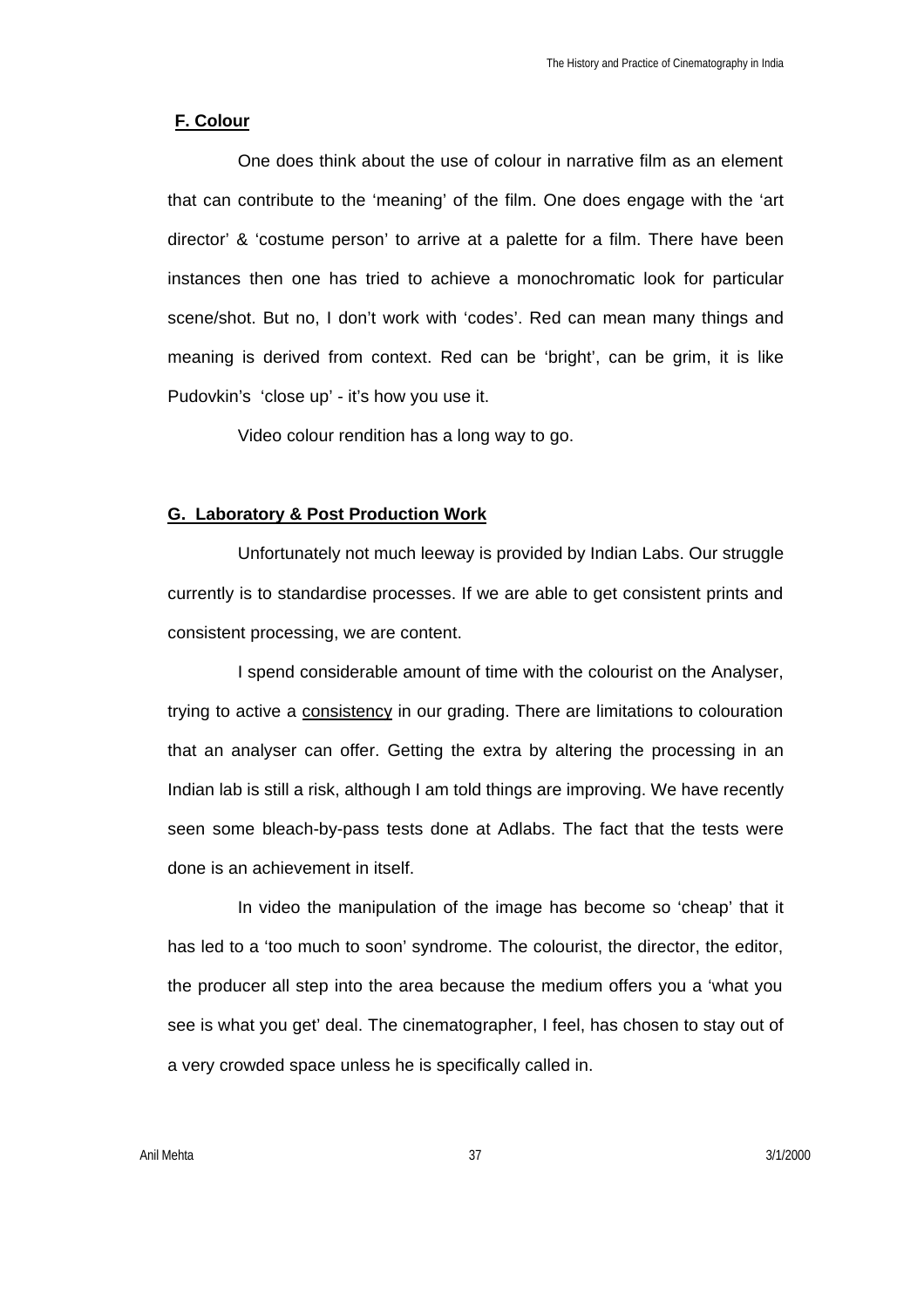### **H. Viewing Conditions**

A lot of noise has been made about projection standards in the country, but precious little has happened. The ultimate determinant in a market economy is money - who will invest in better projectors, screens, spend money on carbons arcs for projection lamps etc. The noise that cinematographers make is not worth anything till theatre owners and the cinemagoers who pay money to watch movies change their attitude. With the coming of the upgraded multiplexes and the renewed enthusiasm of the filmgoers, hopefully standards will go up.

Legislation to specify standards, educating filmgoers & persuading theatre owners should go hand in hand to improve conditions. About the chain that brings images to home (TV), I am not so sure of the technology. The cable operator has a big role to play too.

#### **SECTION VI: Aesthetic Questions**

#### **1. Do you adapt different styles in different categories of filmmaking?**

One person, one sensibility, informs all the work of that person. However being receptive to the 'text', the needs of the script, help the cinematographer grow in trying to achieve styles to match the content. So, signature and evolving styles to suit content go hand in hand.

The distinction between realist & expressive styles can probably be restated as western & oriental pre-occupations. The realistic/naturalistic school tries to take from the logic of the physical world, whereas the expressive is not restricted by considerations of source, etc. Although by education one might veer towards the realist/source logical tradition, one tries to stretch its limitations to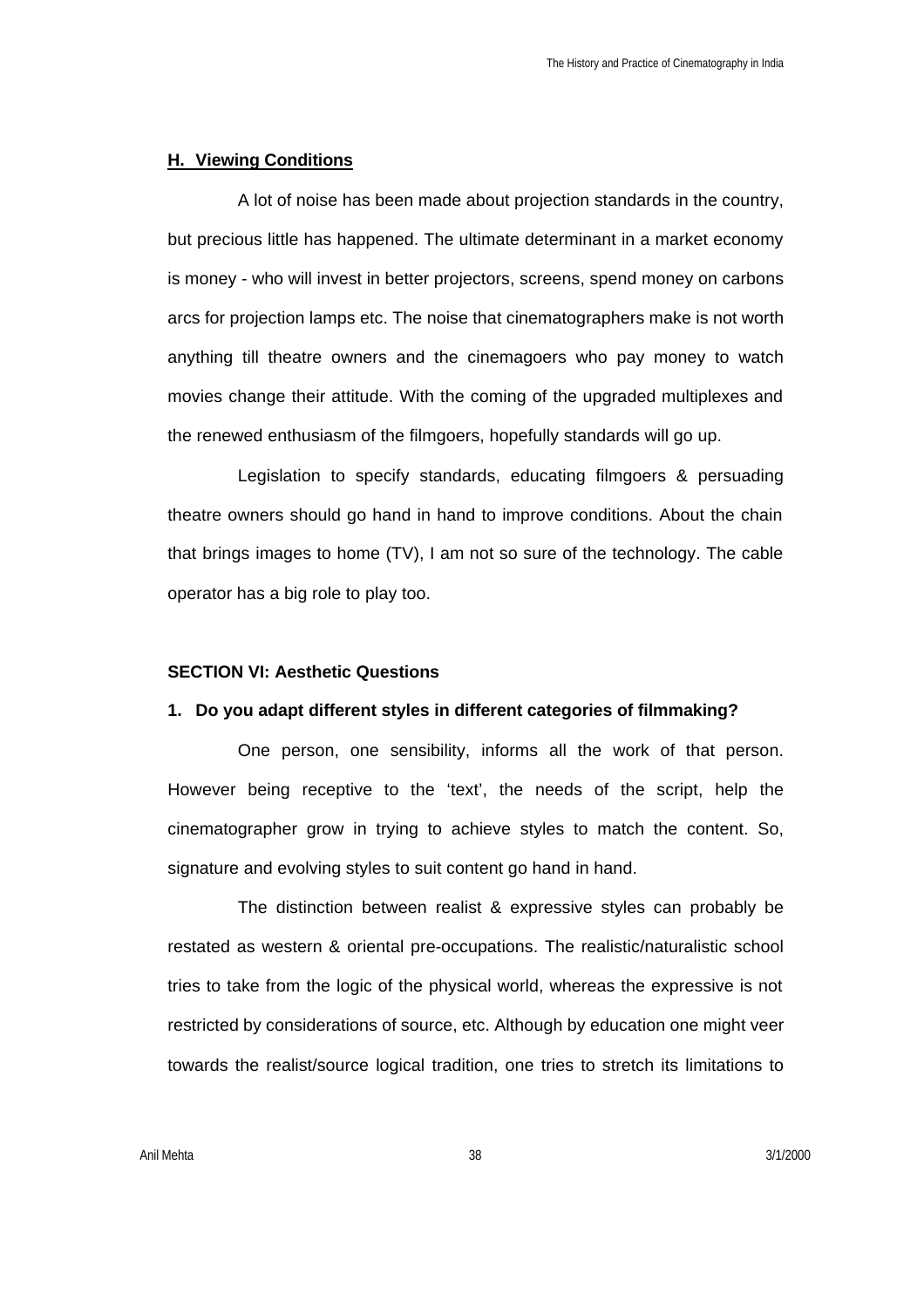make it more expressive. I do not get restricted by the question - where is the light coming from - even when there is obviously a 'lamp' in the frame.

**2. Subrata Mitra once said, " Could** *Pather Panchali* **have been shot with Panavision cameras, and sophisticated accessories?" - Comment. Can an excess of technological gadgets sometimes be a hindrance to the practice of cinematography, and to creative freedom?**

To be at the cutting edge of technology, to be able to use tools which have the latest advancements, is always something to strive for. Given that to find a simple and expressive approach is what I try to do, Subrata*da*'s question is rhetorical. Post facto nothing can be said about what *Pather Panchali* might have been. But in today's scenario, I would like to choose between 16mm SR, Mitchell, Arri IIC/535, depending on the need of the film.

It is a pity for example that in India Panavision is not available for anamorphic work. Too much technology can never be a hindrance because you can always choose to use as much as you need.

**3. How does the presence of the human body affect the decisions that you take in terms of lighting for a frame? What is the relationship of the image size of your frame to the volume occupied by the human figure within it? What are the different elements that you take into consideration when you position the human body within the frame? Do these elements change when you move from a studio set to a location, from an interior scene to an exterior scene and from daylight to night?**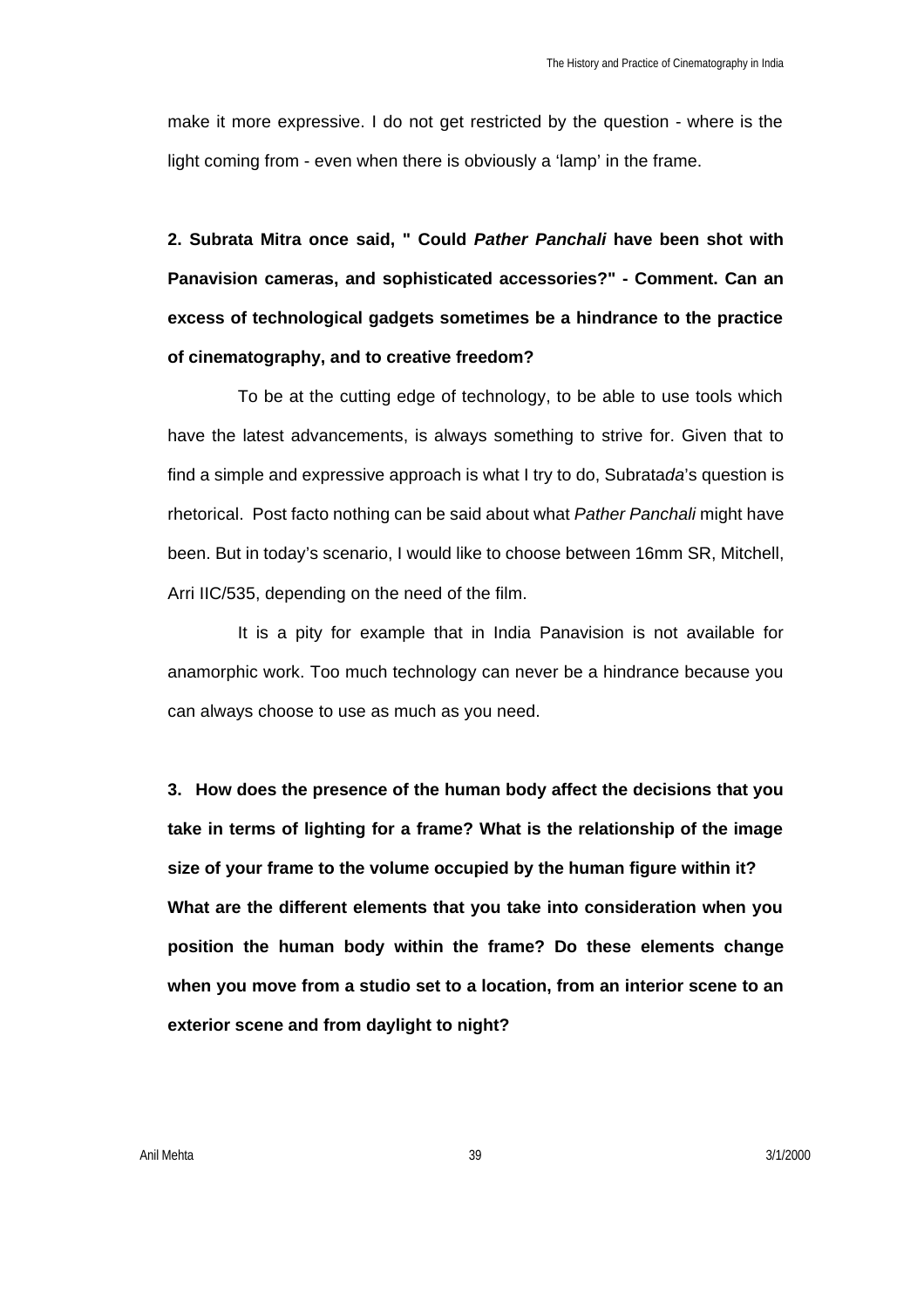**Are there any differences in the way in which male and female figures are lit and framed? Are there any differences in the way in which, the eyes, the face and the body are lit and framed?** 

**Do different characters in a narrative demand the application of different lighting codes and conventions?** 

**"The visibility of the Star in mainstream films demands its own form of lighting." - Comment.** 

**Do you light up the space and then allow the characters to move within it, or, do you light the characters and by doing so evoke the space?** 

All these are very hypothetical questions as all these decisions are taken depending on the action, the content, and the treatment of the scene. There is however an overbearing consideration for stars, for how heroines look, for following the actor, etc. But one tries to balance the requirement/treatment of the scene with the 'visibility of the star'. There is a small scene in *Khamoshi* that is lit from only one overhead lamp regardless of the fact that all three lead characters sit under it - not a very flattering way of lighting, but a requirement of the scene. So one prioritises as one goes along.

There is a lot of lighting the space and allowing the actors to move in it in *Mission Kashmir* which I enjoyed a lot.

# **3. "Pragmatic considerations and Time Management determine the aesthetic of a film" - Comment.**

They often do and yet one tries to extract the best from the given situation. Also one ends up putting one's foot down when it crosses a certain threshold. So the attempt is to be 'pragmatic', but not to let the 'aesthetic' of the film be determined by the production manager.